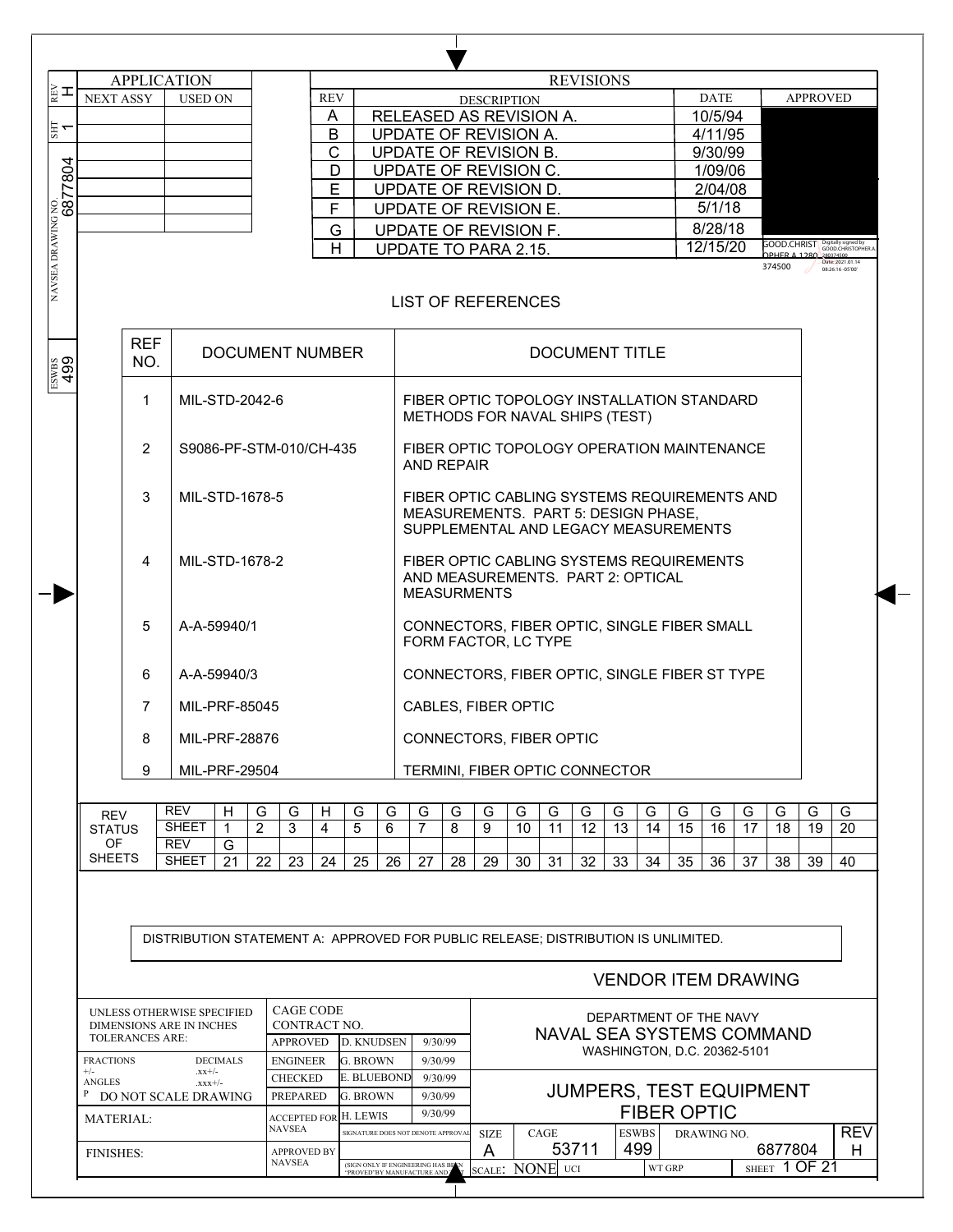| ∥⊵ຼື ⊙                                              |     |                                                                                                                                                                                                                                                                                                                                                                                                                                                                                                                                                                                                                   |
|-----------------------------------------------------|-----|-------------------------------------------------------------------------------------------------------------------------------------------------------------------------------------------------------------------------------------------------------------------------------------------------------------------------------------------------------------------------------------------------------------------------------------------------------------------------------------------------------------------------------------------------------------------------------------------------------------------|
| 동지                                                  | 1.  | <b>NOTES</b>                                                                                                                                                                                                                                                                                                                                                                                                                                                                                                                                                                                                      |
|                                                     | 1.1 | NAVAL SURFACE WARFARE CENTER DAHLGREN DIVISION, FIBER OPTICS SECTION<br>IS THE TECHNICAL DIRECTION AGENT (TDA) FOR FIBER OPTICS FOR NAVSEA AND<br>THE APPROVING ACTIVITY FOR MEASUREMENT QUALITY JUMPERS (MQJs).                                                                                                                                                                                                                                                                                                                                                                                                  |
| NAVSEA DRAWNG NO.<br><b>6877804</b><br>ESWBS<br>499 | 1.2 | ORGANIZATIONS ARE ALLOWED TO MANUFACTURE MQJs FOR THEIR OWN INTERNAL<br>USE AS LONG AS THE MQJs MEET THE REQUIREMENTS (SECTION 2.0), SPECIFIED<br>CONFIGURATIONS (SECTION 3.0) AND PASS THE MQJ SELECTION CRITERIA DETAILED IN<br>MIL-STD-2042 PART 6, METHOD 6F1. ORGANIZATIONS MANUFACTURING MQJs FOR<br>EXTERNAL USE (eg. DISTIBRUTION/SALE) SHALL MEET THE REQUIREMENTS,<br>CONFIGURATIONS, VERIFICATIONS AND APROVAL PROCESS DEFINED IN THIS<br>DRAWING.                                                                                                                                                     |
|                                                     | 1.3 | SUGGESTED SOURCE OF SUPPLY                                                                                                                                                                                                                                                                                                                                                                                                                                                                                                                                                                                        |
|                                                     |     | FOR A COMPLETE LIST OF VENDORS APPROVED TO MANUFACTURE AND SELL<br>MEASUREMENT QUALITY JUMPER CABLES, PLEASE SEE THE RECOMMENDED TEST<br>EQUIPMENT LIST ON THE NAVY SHIPBOARD FIBER OPTIC WEBSITE LOCATED AT<br>www.navsea.navy.mil/Home/WarfareCenters/NSWCDahlgren/WhatWeDo/NavyShipboardFiberOp<br>tics.aspx . VENDOR PART NUMBERS ARE ALSO LOCATED ON THE WEBSITE. DUE TO THE<br>DYNAMIC NATURE OF WEB ADDRESSES THE CURRENT WEBSITE URL CAN BE<br>OBTAINED BY E-MAILING DLGR NSWC FOWEB@NAVY.MIL WITH THE SUBJECT LINE<br>"WEBSITE URL REQUEST". AN AUTOMATED REPLY WILL CONTAIN THE CURRENT WEB<br>ADDRESS. |
|                                                     | 1.4 | SUBSTITUTION OF PIECES OR ITEMS IS NOT AUTHORIZED WITHOUT APPROVAL OF THE<br>APPROVING ACTIVITY, NAVAL SURFACE WARFARE CENTER, DAHLGREN DIVISION,<br>FIBER OPTICS SECTION.                                                                                                                                                                                                                                                                                                                                                                                                                                        |
|                                                     | 1.5 | THESE ITEMS ARE TO BE USED IN THE PERFORMANCE OF FIBER OPTIC TESTING AS<br>SPECIFIED IN THE CURRENT REVISIONS OF REFERENCES 1 AND 2.                                                                                                                                                                                                                                                                                                                                                                                                                                                                              |
|                                                     | 1.6 | ITEMS NO. 1 THROUGH 4 AND 14 (SEE TABLE I) AND ITEMS 1SME THROUGH 4SME AND<br>14SME (SEE TABLE II) ARE FOR USE WITH AN OPTICAL TIME DOMAIN REFLECTOMETER<br>(OTDR).                                                                                                                                                                                                                                                                                                                                                                                                                                               |
|                                                     | 1.6 | ITEMS NO. 5 THROUGH 13 AND 15 THROUGH 16 (SEE TABLE I), AND ITEMS 5SME THROUGH<br>13SME AND 15SME THORUGH 16SME (SEE TABLE II) ARE FOR USE WITH AN OPTICAL LOSS<br>TEST SET (OLTS) AND OPTICAL RETURN LOSS (ORL) METERS.                                                                                                                                                                                                                                                                                                                                                                                          |
|                                                     | 1.7 | INDIVIDUAL ITEMS SHALL BE PROCURED USING THE BASIC DRAWING NUMBER FOLLOWED<br>BY A DASH AND THE ITEM NUMBER FROM TABLE I-II. TABLE III & IV ARE ADDED FOR QUICK<br>REFERENCE ONLY, USING COMMON LANGUAGE EQUIVALENTS.                                                                                                                                                                                                                                                                                                                                                                                             |
|                                                     | 1.8 | ALL PIECES IDENTIFIED BY THE MILITARY PART NUMBER SHALL BE FROM AN APPROVED<br>SOURCE OF SUPPLY LISTED ON THE QUALIFIED PRODUCTS LIST (QPL)<br>(http://www.navsea.navy.mil/Home/Warfare-Centers/NSWC-Dahlgren/What-We-Do/Navy-<br>Shipboard-Fiberoptics/Status-QPLs/) UNLESS OTHERWISE APPROVED BY THE APPROVING<br>ACTIVITY.                                                                                                                                                                                                                                                                                     |
|                                                     |     |                                                                                                                                                                                                                                                                                                                                                                                                                                                                                                                                                                                                                   |
|                                                     |     | <b>ESWBS</b><br>DRAWING NO.<br>REV<br>SIZE<br>CAGE<br>6877804<br>53711<br>499<br>G<br>A                                                                                                                                                                                                                                                                                                                                                                                                                                                                                                                           |
|                                                     |     | SHEET 2<br><b>SCALE: NONE</b> UCI<br><b>WT GRP</b>                                                                                                                                                                                                                                                                                                                                                                                                                                                                                                                                                                |
|                                                     |     |                                                                                                                                                                                                                                                                                                                                                                                                                                                                                                                                                                                                                   |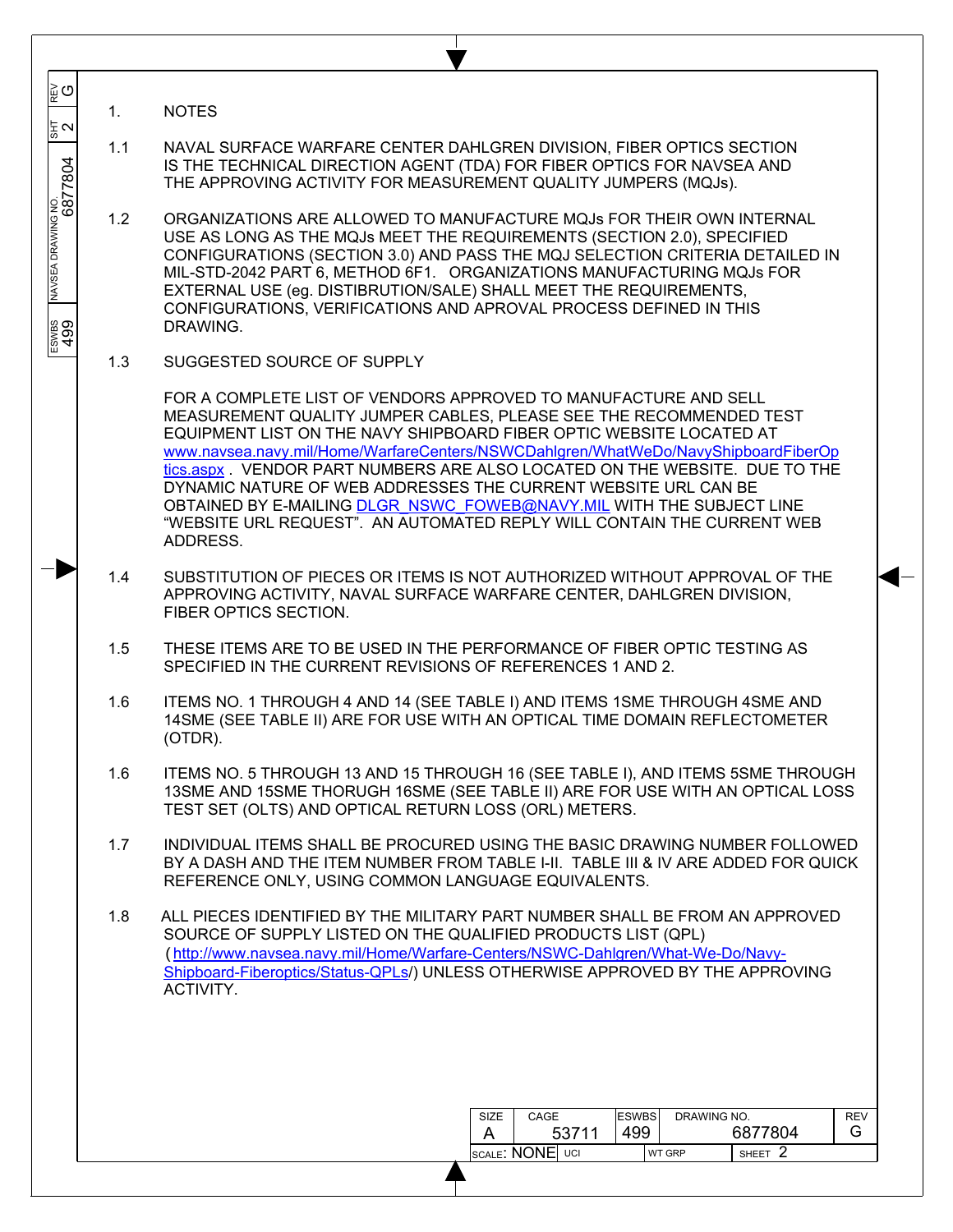| ิ⊯ู่ ⊙                                                                            | 2.            | <b>REQUIREMENTS</b>                                                                                                                                                                                                                                                                                                                                                       |  |  |  |  |  |  |  |  |  |
|-----------------------------------------------------------------------------------|---------------|---------------------------------------------------------------------------------------------------------------------------------------------------------------------------------------------------------------------------------------------------------------------------------------------------------------------------------------------------------------------------|--|--|--|--|--|--|--|--|--|
| ‡ ෆ                                                                               | 2.1           | THE SHIPBOARD FIBER OPTIC MQJs SHALL MEET THE REQUIREMENTS SPECIFIED HEREIN.                                                                                                                                                                                                                                                                                              |  |  |  |  |  |  |  |  |  |
| NAVSEA DRAWING NO.<br>6877804                                                     | 2.2           | THE END FACE OF ALL LIGHT DUTY (ST, LC) CONNECTORS, TERMINI PINS AND SOCKETS<br>ON MQJs, WHEN INSPECTED USING A 400X VIDEO SCOPE, SHALL HAVE NO VISIBLE<br>SCRATCHES.                                                                                                                                                                                                     |  |  |  |  |  |  |  |  |  |
|                                                                                   | 2.3           | THE SHIPBOARD FIBER OPTIC MQJs SHALL BE TESTED FOR OPTICAL LOSS AND RETURN<br>LOSS (IF SINGLE MODE) IN ACCORDANCE WITH THE CURRENT REVISION OF REFERENCE 1<br>AND THIS DOCUMENT.                                                                                                                                                                                          |  |  |  |  |  |  |  |  |  |
| ESWBS<br>499                                                                      | $2.4^{\circ}$ | SHIPBOARD FIBER OPTIC MQJs WITH MIL-C-28876 PLUGS OR RECEPTACLES KEYED WITH<br>ONLY THE MASTER KEY SHALL BE VISIBLY MARKED WITH THE FOLLOWING:                                                                                                                                                                                                                            |  |  |  |  |  |  |  |  |  |
|                                                                                   |               | <b>WARNING</b><br>SPECIAL MEASUREMENT QUALITY JUMPER<br>VISUALLY VERIFY PROPER KEY ALIGNMENT<br>BEFORE ENGAGING WITH MATING CONNECTORS.                                                                                                                                                                                                                                   |  |  |  |  |  |  |  |  |  |
| 2.5<br>ALL SHIPBOARD FIBER OPTIC MQJs SHALL BE VISIBLY MARKED WITH THE FOLLOWING: |               |                                                                                                                                                                                                                                                                                                                                                                           |  |  |  |  |  |  |  |  |  |
|                                                                                   |               | FIBER OPTIC MEASUREMENT QUALITY<br><b>JUMPER CABLE</b>                                                                                                                                                                                                                                                                                                                    |  |  |  |  |  |  |  |  |  |
|                                                                                   | 2.6           | FOR ITEMS TERMINATED WITH MIL-S-24623/4-01 SPLICES, THE CABLE SHALL BE STRAIN<br>RELIEVED TO THE SPLICE USING ADHESIVE LINED HEAT SHRINK TUBING. CABLE<br>STRENGTH MEMBERS SHALL BE PLACED AROUND THE REAR OF THE SPLICE BEFORE THE<br><b>HEAT SHRINK TUBING IS APPLIED.</b>                                                                                              |  |  |  |  |  |  |  |  |  |
|                                                                                   | 2.7           | CONNECTORS ASSEMBLED USING COLOR CODED SINGLE FIBER CABLING SHALL ASSIGN<br>THE SINGLE FIBER CABLES TO TERMINI AS FOLLOWS: 1 - BLUE, 2 - ORANGE, 3 - GREEN,<br>4 - BROWN, 5 - GRAY, 6 - WHITE, 7 - RED, 8 - BLACK. FOR CONNECTORS ASSEMBLED<br>USING SAME COLOR SINGLE FIBER CABLING, THE SINGLE FIBER CABLING SHALL BE<br>MARKED WITH THE CORRESPONDING TERMINUS NUMBER. |  |  |  |  |  |  |  |  |  |
|                                                                                   | 2.8           | MULTIFIBER MQJ CABLES SHALL HAVE 18 +/- 1 INCHES OF SINGLE FIBER CABLE EXPOSED<br>AT THE END OF THE JUMPER CABLE TERMINATED WITH SINGLE FIBER CONNECTORS.                                                                                                                                                                                                                 |  |  |  |  |  |  |  |  |  |
|                                                                                   | 2.9           | MULTIFIBER MQJ CABLES CONSTRUCTED USING M85045/16 SINGLE FIBER CABLE SHALL<br>INCLUDE A STRAIN RELIEF MECHANISM AT THE POINT OF TRANSITION FROM THE<br>PROTECTIVE TUBING TO THE UNPROTECTED M85045/16 SINGLE FIBER CABLE.                                                                                                                                                 |  |  |  |  |  |  |  |  |  |
|                                                                                   | 2.10          | CONNECTOR PARTS IDENTIFIED FOR SINGLE MODE MQJ CABLES MAY BE UTILIZED IN THE<br>CONSTRUCTION OF MULTIMODE JUMPER CABLES.                                                                                                                                                                                                                                                  |  |  |  |  |  |  |  |  |  |
|                                                                                   |               |                                                                                                                                                                                                                                                                                                                                                                           |  |  |  |  |  |  |  |  |  |
|                                                                                   |               |                                                                                                                                                                                                                                                                                                                                                                           |  |  |  |  |  |  |  |  |  |
|                                                                                   |               | <b>ESWBS</b><br>DRAWING NO.<br><b>REV</b><br>SIZE<br>CAGE<br>499<br>6877804<br>G.<br>A<br>53711                                                                                                                                                                                                                                                                           |  |  |  |  |  |  |  |  |  |
|                                                                                   |               | SCALE: NONE UCI<br>SHEET 3<br>WT GRP                                                                                                                                                                                                                                                                                                                                      |  |  |  |  |  |  |  |  |  |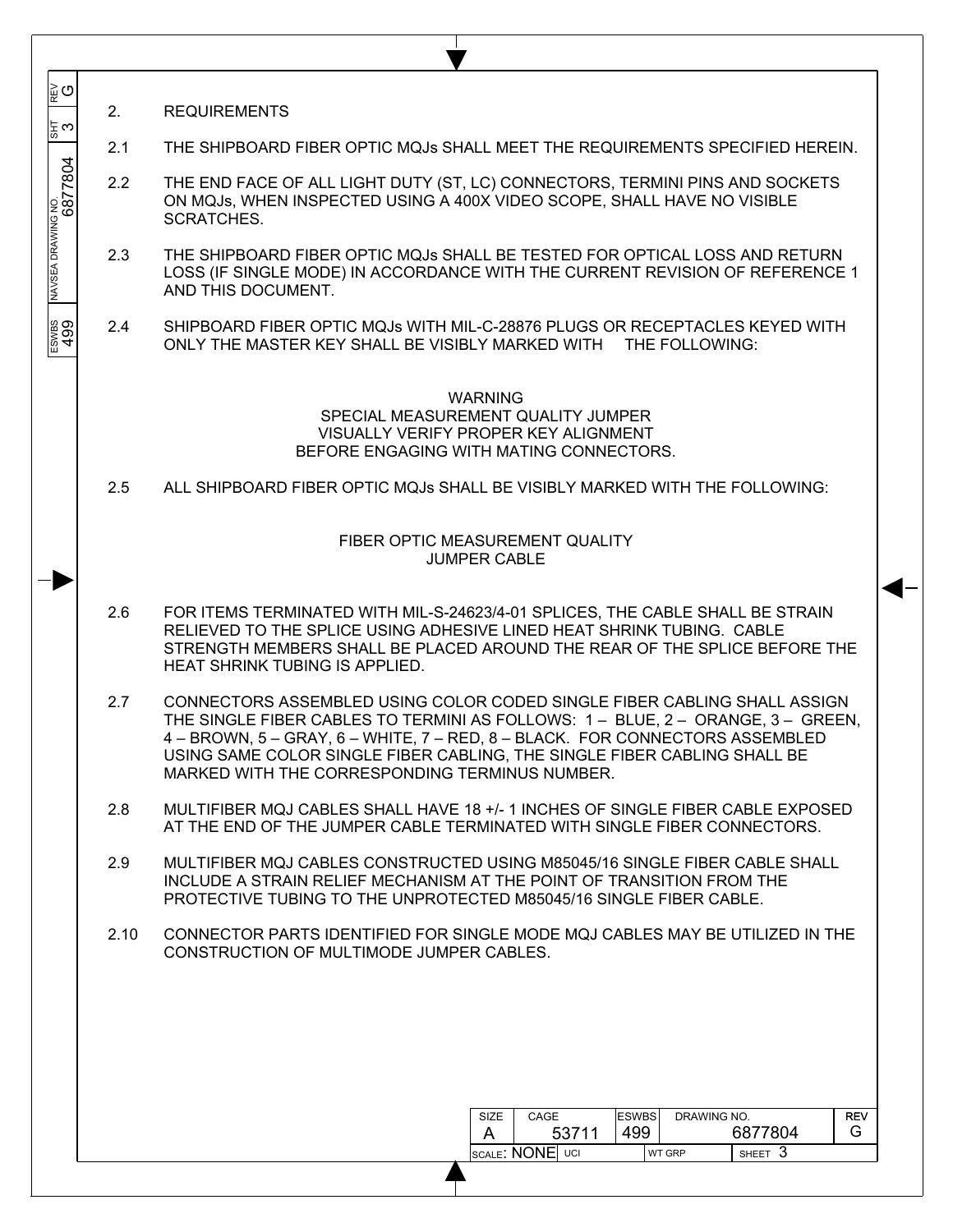| ᇣᆂ<br>$\frac{3}{4}$           | 2.11 | END CONNECTIONS ON MULTIMODE MQJ CABLES SHALL MEET THE FOLLOWING LOSS<br><b>REQUIREMENTS:</b>                                                                                                                                                                                                                                                                                     |
|-------------------------------|------|-----------------------------------------------------------------------------------------------------------------------------------------------------------------------------------------------------------------------------------------------------------------------------------------------------------------------------------------------------------------------------------|
| NAVSEA DRAWING NO.<br>6877804 |      | EACH M29504/14 or M29504/15 TERMINUS SHALL HAVE A MEAN OPTICAL LOSS OF < 0.70 dB<br>AND A MAXIMUM STANDARD DEVIATION OF 0.05 dB. EACH LIGHT DUTY TYPE CONNECTOR<br>SHALL HAVE A MEAN OPTICAL LOSS OF $\leq$ 0.35 dB AND A MAXIMUM STANDARD DEVIATION:<br>OF 0.05 dB. EACH M24623/4-01 SHALL HAVE A MEAN OPTICAL LOSS OF < 0.30 dB AND A<br>MAXIMUM STANDARD DEVIATION OF 0.05 dB. |
|                               | 2.12 | END CONNECTIONS ON SINGLE MODE MEASUREMENT QUALITY JUMPER CABLES SHALL<br>MEET THE FOLLOWING LOSS REQUIREMENTS:                                                                                                                                                                                                                                                                   |
| ESWBS<br>499                  |      | EACH M29504/14 or M29504/15 TERMINUS SHALL HAVE A MEAN OPTICAL LOSS OF $\leq$ 0.70 dB<br>AND A MAXIMUM STANDARD DEVIATION OF 0.10 dB. EACH LIGHT DUTY TYPE CONNECTOR<br>SHALL HAVE A MEAN OPTICAL LOSS OF < 0.35 dB AND A MAXIMUM STANDARD DEVIATION:<br>OF 0.10 dB. EACH M24623/4-01 SHALL HAVE A MEAN OPTICAL LOSS OF < 0.30 dB AND A<br>MAXIMUM STANDARD DEVIATION OF 0.05 dB. |
|                               | 2.13 | END CONNECTIONS ON SINGLE MODE MQJ CABLES SHALL BE OF ENHANCED<br>PERFORMANCE AND MEET REFLECTANCE REQUIREMENTS of -43.0 dB OR GREATER                                                                                                                                                                                                                                            |
|                               | 2.14 | CONNECTOR AND TERMINUS RETURN LOSS SHALL BE MEASURED IN ACCORDANCE WITH<br>MIL-STD-1678-2 MEASUREMENT 2105                                                                                                                                                                                                                                                                        |
|                               | 2.15 | END FACE GEOMETRY SHALL BE IN ACCORDANCE WITH MIL-STD-1678-5; MEASUREMENT<br>5201 DOMED/SPHERICAL END FACE SURFACE, PC POLISH, SHIPBOARD APPLICATION<br>UNLESS OTHERWISE SPECIFIED.                                                                                                                                                                                               |
|                               | 2.16 | MARKING SHALL BE IN ACCORDANCE WITH MIL-STD-130                                                                                                                                                                                                                                                                                                                                   |
|                               | 3.   | <b>MQJ CONFIGURATIONS</b>                                                                                                                                                                                                                                                                                                                                                         |
|                               | 3.1  | MQJs SHALL BE PROVIDED IN ONE OR MORE OF THE FOLLOWING CONFIGURATIONS<br>SPECIFIED IN TABLE I/III FOR MULTIMODE MQJs AND TABLE II/IV FOR SINGLE MODE MQJs.                                                                                                                                                                                                                        |
|                               | 3.2  | SPECIAL CONFIGURATIONS, NOT SPECIFIED IN TABLES I - IV, MAY BE USED WITH<br>AUTHORIZED APPROVAL (SEE 1.1) BUT WILL NOT BE CONSIDERED STANDARD. SPECIAL<br>CONFIGURATIONS WILL NOT BE ADDED TO THE RECOMMENDED TEST EQUIPMENT LIST.                                                                                                                                                |
|                               |      |                                                                                                                                                                                                                                                                                                                                                                                   |
|                               |      |                                                                                                                                                                                                                                                                                                                                                                                   |
|                               |      |                                                                                                                                                                                                                                                                                                                                                                                   |
|                               |      |                                                                                                                                                                                                                                                                                                                                                                                   |
|                               |      |                                                                                                                                                                                                                                                                                                                                                                                   |
|                               |      |                                                                                                                                                                                                                                                                                                                                                                                   |
|                               |      | <b>ESWBS</b><br>DRAWING NO.<br>SIZE<br>CAGE<br><b>REV</b><br>499<br>53711<br>6877804<br>H.<br>A                                                                                                                                                                                                                                                                                   |
|                               |      | SCALE: NONE UCI<br>SHEET 4<br>WT GRP                                                                                                                                                                                                                                                                                                                                              |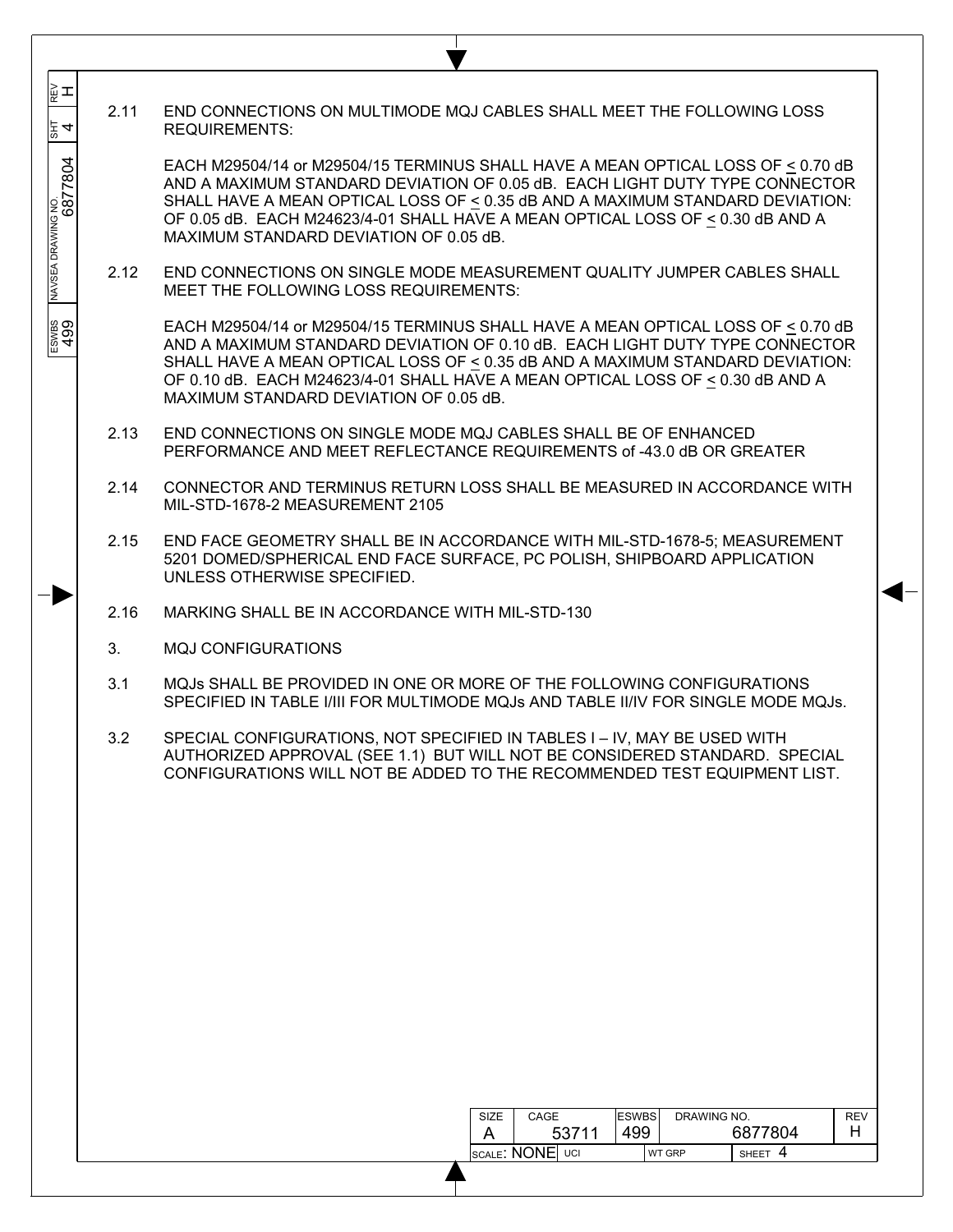| ∥⊵ຼ ⊙                       |                                                   |                                   |                                                              |                                                          | <b>TABLE I</b>                                                  |                                                              |                                                            |  |
|-----------------------------|---------------------------------------------------|-----------------------------------|--------------------------------------------------------------|----------------------------------------------------------|-----------------------------------------------------------------|--------------------------------------------------------------|------------------------------------------------------------|--|
| $\frac{5}{118}$             |                                                   |                                   |                                                              | MULTIMODE FIBER OPTIC MQJ CABLES                         |                                                                 |                                                              |                                                            |  |
| NAVSEA DRAWING NO.<br> <br> | <b>ITEM</b><br>NO.                                | <b>LENGTH</b><br>(M)              | <b>CONNECTOR</b><br><b>MILITARY</b><br>OR VENDOR<br>PART NO. | <b>CABLE</b><br><b>MILITARY</b><br>OR VENDOR<br>PART NO. | <b>CONNECTOR</b><br><b>ADAPTER</b><br><b>VENDOR</b><br>PART NO. | <b>CONNECTOR</b><br><b>MILITARY</b><br>OR VENDOR<br>PART NO. | <b>TERMINI</b><br><b>MILITARY</b><br>OR VENDOR<br>PART NO. |  |
|                             | $\mathbf{1}$                                      | 50                                | A-A-59940/3-<br><b>111SN</b>                                 | M85045/16-01                                             | <b>NA</b>                                                       | A-A-59940/3-<br><b>111SN</b>                                 | <b>NA</b>                                                  |  |
|                             | 2                                                 | 50                                | A-A-59940/3-<br><b>111SN</b>                                 | M85045/16-01                                             | <b>NA</b>                                                       | M24623/4-01                                                  | NA                                                         |  |
| ESWBS<br>499                | 3                                                 | 50                                | A-A-59940/3-<br><b>111SN</b>                                 | M85045/16-01                                             | <b>NA</b>                                                       | <b>NA</b>                                                    | M29504/14-4131C                                            |  |
|                             | A-A-59940/3-<br>50<br>4<br><b>111SN</b>           |                                   | M85045/16-01                                                 | <b>NA</b>                                                | <b>NA</b>                                                       | M29504/15-4171C                                              |                                                            |  |
|                             | A-A-59940/3-<br>5<br>$\mathbf{1}$<br><b>111SN</b> |                                   |                                                              | M85045/16-01                                             | <b>NA</b>                                                       | A-A-59940/3-<br>111SN                                        | <b>NA</b>                                                  |  |
|                             | 6                                                 | A-A-59940/3-<br>1<br><b>111SN</b> |                                                              | M85045/16-01                                             | <b>NA</b>                                                       | M24623/4-01                                                  | NA                                                         |  |
|                             | $\overline{7}$                                    | 1                                 | A-A-59940/3-                                                 | M85045/18-01                                             | <b>NA</b>                                                       | 1145846-B042P0S                                              |                                                            |  |
|                             |                                                   |                                   | <b>111SN</b>                                                 | M85045/16-01<br>127-021-1-1-16CKHE                       | 189-014NF13-07                                                  | 4565143-B04P0S                                               | M29504/14-4131C                                            |  |
|                             | 8                                                 | 1                                 | A-A-59940/3-                                                 | M85045/18-01                                             | <b>NA</b>                                                       | 1145840-B042S0S                                              | M29504/15-4171C                                            |  |
|                             |                                                   |                                   | <b>111SN</b>                                                 | M85045/16-01<br>127-021-1-1-16CKHE                       | 189-014NF13-07                                                  | 4565141-B04S0S                                               |                                                            |  |
|                             | 9                                                 | 1                                 | A-A-59940/3-                                                 | M85045/17-01                                             | <b>NA</b>                                                       | 1145846-C081P0S                                              | M29504/14-4131C                                            |  |
|                             |                                                   |                                   | <b>111SN</b>                                                 | M85045/16-01<br>127-021-1-1-16CKHE                       | 189-014NF15-07                                                  | 4565143-C08P0S                                               |                                                            |  |
|                             | 10                                                | 1                                 | A-A-59940/3-                                                 | M85045/17-01                                             | <b>NA</b>                                                       | 1145840-C081S0S                                              | M29504/15-4171C                                            |  |
|                             |                                                   |                                   | 111SN                                                        | M85045/16-01<br>127-021-1-1-16CKHE                       | 189-014NF15-07                                                  | 4565141-C08S0S                                               |                                                            |  |
|                             | 12                                                | 1                                 | A-A-59940/3-<br><b>111SN</b>                                 | M85045/16-01<br>127-021-1-1-32CKHE                       | 189-014NF23-07                                                  | 4565143-F31P0S                                               | M29504/14-4131C                                            |  |
|                             | 13                                                | $\mathbf{1}$                      | A-A-59940/3-<br>111SN                                        | M85045/16-01<br>127-021-1-1-32CKHE                       | 189-014NF23-07                                                  | 4565141-F31SOS                                               | M29504/15-4171C                                            |  |
|                             | 14                                                | 50                                | A-A-59940/3-<br><b>111SN</b>                                 | M85045/16-01                                             | <b>NA</b>                                                       | A-A-59940/1-<br>111SN                                        | <b>NA</b>                                                  |  |
|                             | 15                                                | $\mathbf{1}$                      | A-A-59940/3-<br>111SN                                        | M85045/16-01                                             | <b>NA</b>                                                       | A-A-59940/1-<br>111SN                                        | <b>NA</b>                                                  |  |
|                             | 16                                                | $\mathbf{1}$                      | A-A-59940/3-<br>111SN                                        | M85045/16-01                                             | 189-014NF11                                                     | 4565141-A021SOS                                              | M29504/15-4171C                                            |  |

Τ v

| SIZE | CAGE            | <b>ESWBS</b> | DRAWING NO.   |         | <b>REV</b> |
|------|-----------------|--------------|---------------|---------|------------|
|      | 53711           | 499          |               | 6877804 | G          |
|      | SCALE: NONE UCI |              | <b>WT GRP</b> | SHEET 5 |            |

 $\overline{\phantom{a}}$ ူမျှပ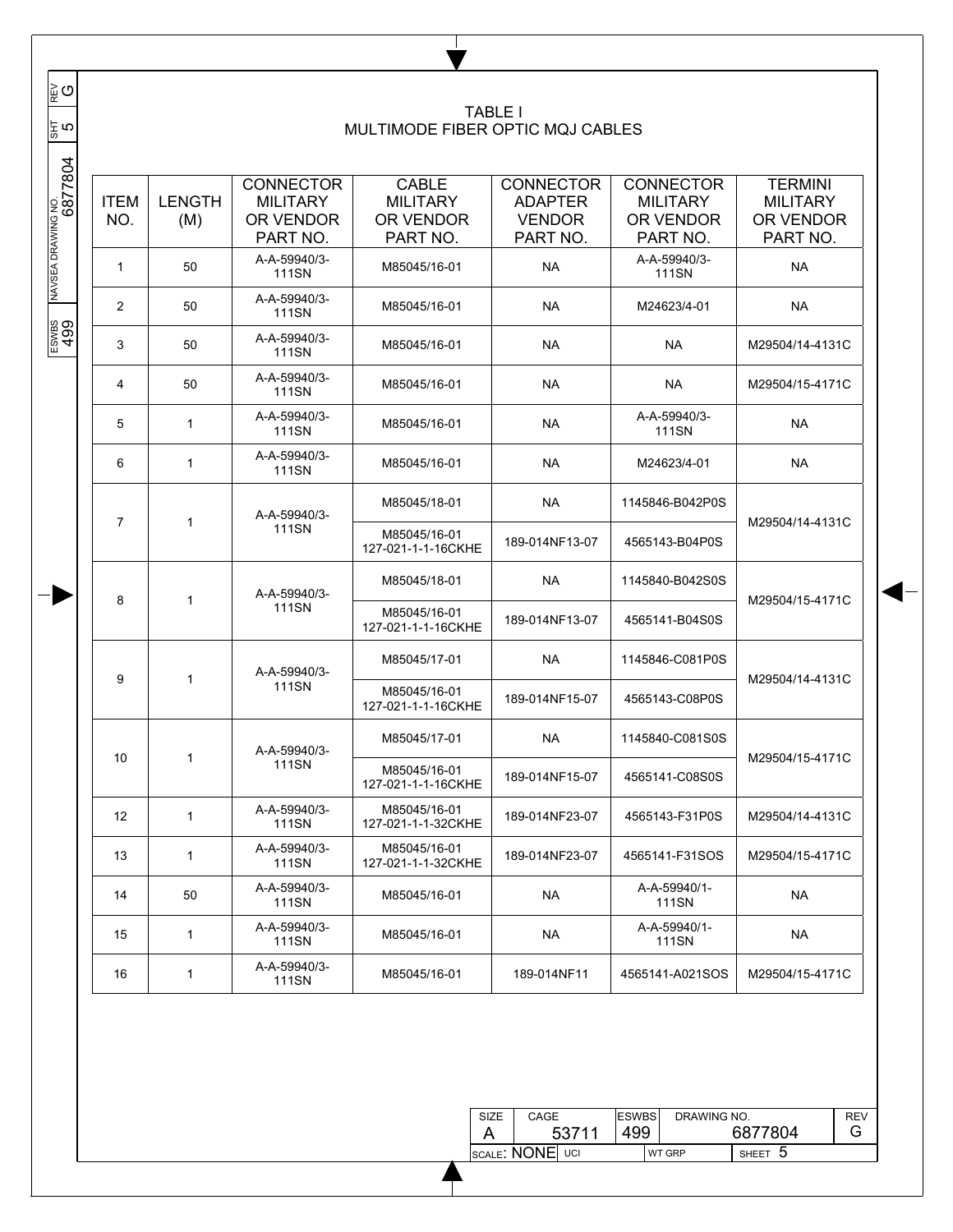| <b>ITEM</b><br>NO. | <b>LENGTH</b><br>(M)          | <b>CONNECTOR</b><br><b>MILITARY</b><br>OR VENDOR<br>PART NO. | <b>CABLE</b><br><b>MILITARY</b><br>OR VENDOR<br>PART NO. | <b>CONNECTOR</b><br><b>ADAPTER</b><br><b>VENDOR</b><br>PART NO. | <b>CONNECTOR</b><br><b>MILITARY</b><br>OR VENDOR<br>PART NO. | <b>TERMINI</b><br><b>MILITARY</b><br>OR VENDOR<br>PART NO. |
|--------------------|-------------------------------|--------------------------------------------------------------|----------------------------------------------------------|-----------------------------------------------------------------|--------------------------------------------------------------|------------------------------------------------------------|
| 1SME               | 50                            | A-A-59940/3-<br><b>121SN</b>                                 | M85045/16-02                                             | <b>NA</b>                                                       | A-A-59940/3-<br>121SN                                        | <b>NA</b>                                                  |
| 3SME               | 50                            | A-A-59940/3-<br><b>121SN</b>                                 | M85045/16-02                                             | <b>NA</b>                                                       | <b>NA</b>                                                    | M29504/14-4141C                                            |
| 4SME               | 50                            | A-A-59940/3-<br>121SN                                        | M85045/16-02                                             | <b>NA</b>                                                       | <b>NA</b>                                                    | M29504/15-4181C                                            |
| 5SME               | $\mathbf{1}$                  | A-A-59940/3-<br>121SN                                        | M85045/16-02                                             | <b>NA</b>                                                       | A-A-59940/3-<br>121SN                                        | <b>NA</b>                                                  |
|                    |                               |                                                              | M85045/18-02                                             | <b>NA</b>                                                       | 1145846-B042P0S                                              |                                                            |
|                    |                               | <b>121SN</b>                                                 | M85045/16-02<br>127-021-1-1-16CKHE                       | 189-014NF13-07                                                  | 4565143-B04P0S                                               | M29504/14-4141C                                            |
|                    |                               | A-A-59940/3-                                                 | M85045/18-02                                             | <b>NA</b>                                                       | 1145840-B042S0S                                              |                                                            |
|                    |                               | <b>121SN</b>                                                 | M85045/16-02<br>127-021-1-1-16CKHE                       | 189-014NF13-07                                                  | 4565141-B04S0S                                               | M29504/15-4181C                                            |
|                    |                               | A-A-59940/3-                                                 | M85045/17-02                                             | <b>NA</b>                                                       | 1145846-C081P0S                                              |                                                            |
|                    |                               | <b>121SN</b>                                                 | M85045/16-02<br>127-021-1-1-16CKHE                       | 189-014NF15-07                                                  | 4565143-C08P0S                                               | M29504/14-4141C                                            |
|                    |                               | A-A-59940/3-                                                 | M85045/17-02                                             | <b>NA</b>                                                       | 1145840-C081S0S                                              |                                                            |
|                    |                               | <b>121SN</b>                                                 | M85045/16-02<br>127-021-1-1-16CKHE                       | 189-014NF15-07                                                  | 4565141-C08S0S                                               | M29504/15-4181C                                            |
| 12SME              | 1                             | A-A-59940/3-<br>121SN                                        | M85045/16-02<br>127-021-1-1-32CKHE                       | 189-014NF23-07                                                  | 4565143-F31P0S                                               | M29504/14-4141C                                            |
| 13SME              | $\mathbf{1}$                  | A-A-59940/3-<br>121SN                                        | M85045/16-02<br>127-021-1-1-32CKHE                       | 189-014NF23-07                                                  | 4565141-F31SOS                                               | M29504/15-4181C                                            |
| 14SME              | 50                            | A-A-59940/3-<br>121SN                                        | M85045/16-02                                             | <b>NA</b>                                                       | A-A-59940/1-<br>121SN                                        | <b>NA</b>                                                  |
| 15SME              | $\mathbf{1}$                  | A-A-59940/3-<br>121SN                                        | M85045/16-02                                             | <b>NA</b>                                                       | A-A-59940/1-<br>121SN                                        | <b>NA</b>                                                  |
| 16SME              | 1                             | A-A-59940/3-<br>121SN                                        | M85045/16-02                                             | 189-014F11                                                      | 4565141-A021SOS                                              | M29504/15-4181C                                            |
|                    | 7SME<br>8SME<br>9SME<br>10SME | 1<br>1<br>1<br>1                                             | A-A-59940/3-                                             |                                                                 | <b>TABLE II</b>                                              | SINGLE MODE ENHANCED PERFORMANCE FIBER OPTIC MQJ CABLES    |

Τ

| SIZE | <b>ESWBS</b><br>CAGE |     | DRAWING NO.   | REV     |   |
|------|----------------------|-----|---------------|---------|---|
|      | 53711                | 499 |               | 6877804 | G |
|      | SCALE: NONE UCI      |     | <b>WT GRP</b> | SHEET O |   |

 $\overline{\phantom{a}}$  $\overline{\phantom{a}}$ 

 $\overline{\phantom{a}}$  $\overline{\phantom{a}}$  $\overline{\phantom{a}}$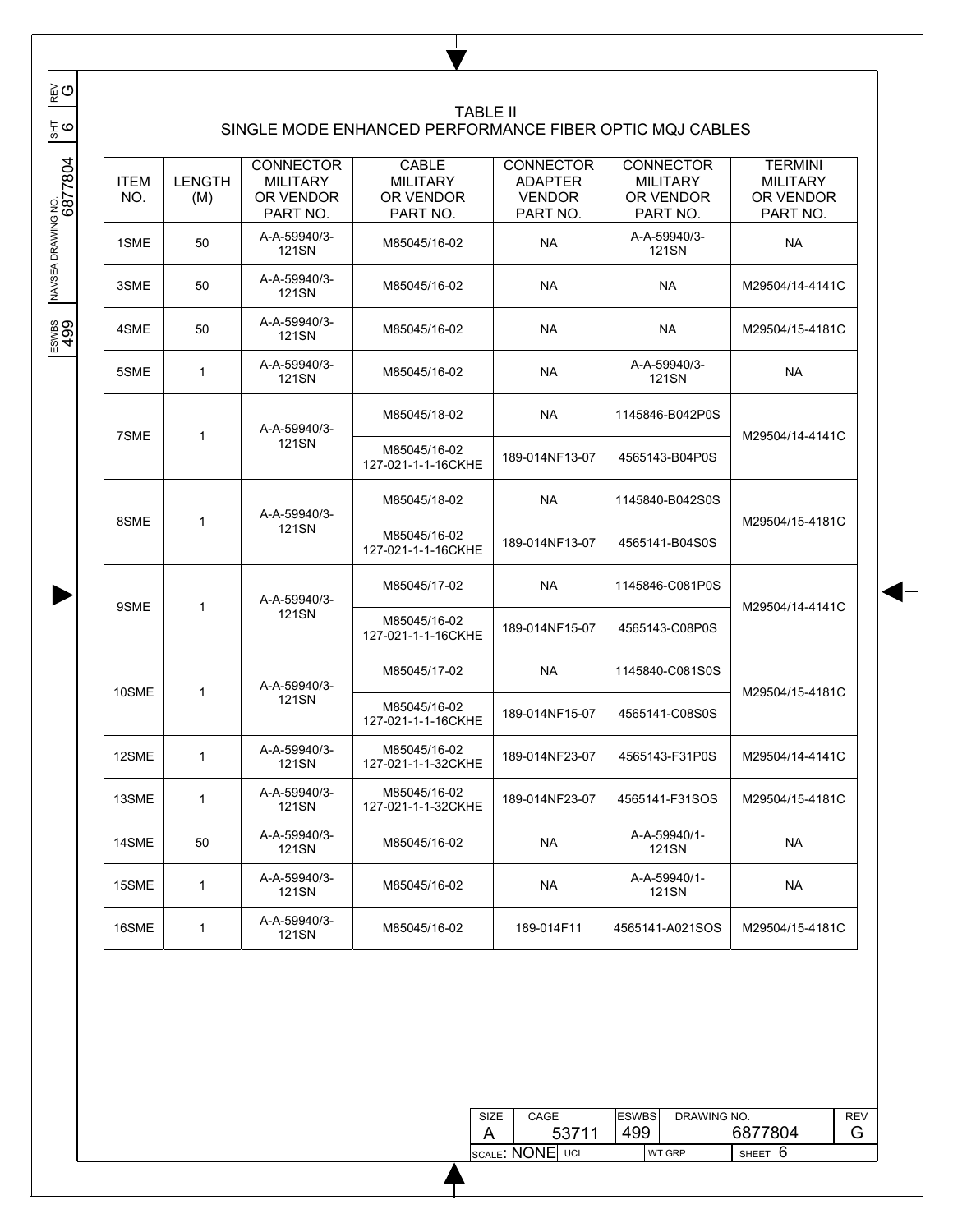| 동 7                           |                                            |              |                  |                                                           | <b>TABLE III</b><br>MM MQJ QUICK REFERENCE                                                     |                                                                                               |                                                                             |  |
|-------------------------------|--------------------------------------------|--------------|------------------|-----------------------------------------------------------|------------------------------------------------------------------------------------------------|-----------------------------------------------------------------------------------------------|-----------------------------------------------------------------------------|--|
| NAVSEA DRAWING NO.<br>6877804 | <b>ITEM</b><br><b>LENGTH</b><br>NO.<br>(M) |              | <b>CONNECTOR</b> | <b>CABLE</b><br><b>MILITARY</b><br>OR VENDOR<br>PART NO.  | <b>CONNECTOR</b><br><b>ADAPTER</b><br><b>VENDOR</b><br>PART NO.                                | <b>CONNECTOR</b>                                                                              | <b>TERMINI</b><br><b>MILITARY</b><br><b>OR</b><br><b>VENDOR</b><br>PART NO. |  |
|                               | 1                                          | 50           | <b>ST</b>        | SINGLE FIBER<br>TIGHT BUFFER MM                           | NA.                                                                                            | <b>ST</b>                                                                                     | NA.                                                                         |  |
|                               | $\overline{2}$                             | 50           | <b>ST</b>        | <b>SINGLE FIBER</b><br>TIGHT BUFFER MM                    | <b>NA</b>                                                                                      | <b>ROTARY</b><br>MECHANICAL SPLICE                                                            | <b>NA</b>                                                                   |  |
|                               | 3                                          | 50           | <b>ST</b>        | SINGLE FIBER<br><b>TIGHT BUFFER MM</b>                    | <b>NA</b>                                                                                      | <b>NA</b>                                                                                     | $PIN*$                                                                      |  |
| ESWBS<br>499                  | 4                                          | 50           | <b>ST</b>        | SINGLE FIBER<br>TIGHT BUFFER MM                           | NA.                                                                                            | <b>NA</b>                                                                                     | SOCKET*                                                                     |  |
|                               | 5                                          | $\mathbf{1}$ | <b>ST</b>        | <b>SINGLE FIBER</b><br>TIGHT BUFFER MM                    | NA.                                                                                            | <b>ST</b>                                                                                     | <b>NA</b>                                                                   |  |
|                               | 6                                          | $\mathbf{1}$ | <b>ST</b>        | SINGLE FIBER<br><b>TIGHT BUFFER MM</b>                    | <b>NA</b>                                                                                      | <b>ROTARY</b><br>MECHANICAL SPLICE                                                            | <b>NA</b>                                                                   |  |
|                               | $\overline{7}$                             | 1            | <b>ST</b>        | <b>FOUR FIBERS</b><br>SHIPBOARD MM<br><b>SINGLE FIBER</b> | <b>NA</b>                                                                                      | <b>UNIVERSAL SHELL</b><br>SIZE 13 PLUG<br>CONNECTOR -<br>CONVENTIONAL<br>UNIVERSAL SHELL SIZE | $PIN*$                                                                      |  |
|                               |                                            |              |                  | <b>TIGHT BUFFER MM</b><br>(4EA)                           | SHELL SIZE 13<br><b>ADAPTER</b>                                                                | 13 PLUG CONNECTOR -<br><b>CONDUIT</b>                                                         |                                                                             |  |
|                               | 8                                          | 1            | <b>ST</b>        | <b>FOUR FIBERS</b><br>SHIPBOARD MM                        | <b>NA</b>                                                                                      | UNIVERSAL SHELL SIZE<br>13 RECEPTACLE<br>CONNECTOR -<br>CONVENTIONAL                          | SOCKET*                                                                     |  |
|                               |                                            |              |                  | SINGLE FIBER<br><b>TIGHT BUFFER MM</b><br>(4EA)           | SHELL SIZE 13<br><b>ADAPTER</b>                                                                | UNIVERSAL SHELL SIZE<br>13 RECEPTACLE<br>CONNECTOR - CONDUIT                                  |                                                                             |  |
|                               |                                            |              |                  | <b>EIGHT FIBERS</b><br>SHIPBOARD MM                       | <b>NA</b>                                                                                      | UNIVERSAL SHELL SIZE<br>15 PLUG CONNECTOR -<br>CONVENTIONAL                                   |                                                                             |  |
|                               | 9<br>$\mathbf{1}$                          |              | <b>ST</b>        | SINGLE FIBER<br>TIGHT BUFFER MM<br>(8 <sub>E</sub> A)     | SHELL SIZE 15<br><b>ADAPTER</b>                                                                | UNIVERSAL SHELL SIZE<br>15 PLUG CONNECTOR -<br><b>CONDUIT</b>                                 | $PIN*$                                                                      |  |
|                               | 10 <sup>°</sup>                            | $\mathbf{1}$ | ST               | <b>EIGHT FIBERS</b><br>SHIPBOARD MM                       | NA.                                                                                            | UNIVERSAL SHELL SIZE<br>15 RECEPTACLE<br>CONNECTOR -<br>CONVENTIONAL                          | SOCKET*                                                                     |  |
|                               |                                            |              |                  | SINGLE FIBER<br>TIGHT BUFFER MM<br>(8 <sup>E</sup> A)     | SHELL SIZE 15<br>ADAPTER                                                                       | UNIVERSAL SHELL SIZE<br><b>15 RECEPTACLE</b><br>CONNECTOR - CONDUIT                           |                                                                             |  |
|                               | $12 \overline{ }$                          | $\mathbf{1}$ | <b>ST</b>        | SINGLE FIBER<br><b>TIGHT BUFFER MM</b><br>(31 EA)         | SHELL SIZE 23<br><b>ADAPTER</b>                                                                | UNIVERSAL SHELL SIZE<br>23 PLUG CONNECTOR -<br>CONVENTIONAL                                   | $PIN*$                                                                      |  |
|                               | 13                                         | $\mathbf{1}$ | <b>ST</b>        | SINGLE FIBER<br>TIGHT BUFFER MM<br>(31 EA)                | SHELL SIZE 23<br><b>ADAPTER</b>                                                                | UNIVERSAL SHELL SIZE<br>23 RECEPTACLE<br>CONNECTOR-<br>CONVENTIONAL                           | SOCKET*                                                                     |  |
|                               | 14                                         | 50           | <b>ST</b>        | <b>SINGLE FIBER</b><br>TIGHT BUFFER MM                    | NA                                                                                             | LC                                                                                            | NA                                                                          |  |
|                               | 15                                         | $\mathbf{1}$ | <b>ST</b>        | SINGLE FIBER<br>TIGHT BUFFER MM                           | NA                                                                                             | LC                                                                                            | NA                                                                          |  |
|                               | 16                                         | $\mathbf{1}$ | <b>ST</b>        | SINGLE FIBER<br>TIGHT BUFFER MM<br>(2EA)                  | UNIVERSAL SHELL SIZE<br>SHELL SIZE 11<br>11 PLUG CONNECTOR -<br><b>ADAPTER</b><br>CONVENTIONAL |                                                                                               | SOCKET*                                                                     |  |

ı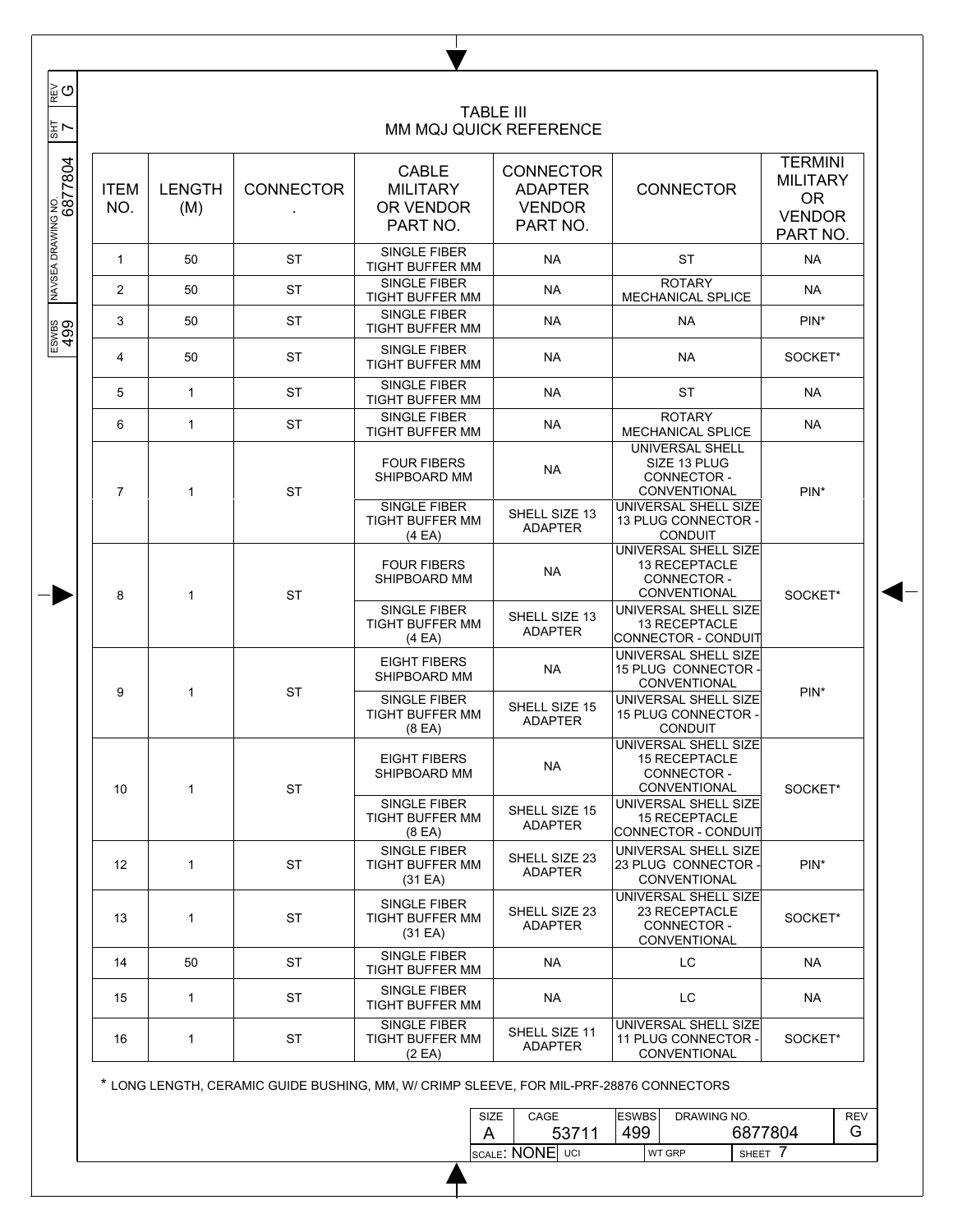|  |                    |               |                  |                                                       |                                    |                                                                             | <b>TERMINI</b>                                            |  |
|--|--------------------|---------------|------------------|-------------------------------------------------------|------------------------------------|-----------------------------------------------------------------------------|-----------------------------------------------------------|--|
|  | <b>ITEM</b><br>NO. | LENGTH<br>(M) | <b>CONNECTOR</b> | CABLE                                                 | <b>CONNECTOR</b><br><b>ADAPTER</b> | <b>CONNECTOR</b>                                                            | <b>MILITARY</b><br><b>OR</b><br><b>VENDOR</b><br>PART NO. |  |
|  | 1SME               | 50            | <b>ST</b>        | SINGLE FIBER<br>TIGHT BUFFER SM                       | <b>NA</b>                          | <b>ST</b>                                                                   | NA                                                        |  |
|  | 3SME               | 50            | ST               | SINGLE FIBER<br><b>TIGHT BUFFER SM</b>                | <b>NA</b>                          | <b>NA</b>                                                                   | PIN <sup>*</sup>                                          |  |
|  | 4SME               | 50            | ST               | SINGLE FIBER<br><b>TIGHT BUFFER SM</b>                | <b>NA</b>                          | <b>NA</b>                                                                   | SOCKET*                                                   |  |
|  | 5SME               | $\mathbf{1}$  | <b>ST</b>        | SINGLE FIBER<br>TIGHT BUFFER SM                       | <b>NA</b>                          | <b>ST</b>                                                                   | <b>NA</b>                                                 |  |
|  | 7SME               | 1             | <b>ST</b>        | <b>FOUR FIBERS</b><br>SHIPBOARD SM                    | <b>NA</b>                          | UNIVERSAL SHELL SIZE<br>13 PLUG CONNECTOR -<br>CONVENTIONAL                 |                                                           |  |
|  |                    |               |                  | SINGLE FIBER<br><b>TIGHT BUFFER SM</b><br>(4EA)       | SHELL SIZE 13<br><b>ADAPTER</b>    | UNIVERSAL SHELL SIZE<br>13 PLUG CONNECTOR -<br><b>CONDUIT</b>               | $PIN*$                                                    |  |
|  | 8SME               | 1             | <b>ST</b>        | <b>FOUR FIBERS</b><br>SHIPBOARD SM                    | <b>NA</b>                          | UNIVERSAL SHELL SIZE<br>13 RECEPTACLE<br>CONNECTOR -<br>CONVENTIONAL        | SOCKET*                                                   |  |
|  |                    |               |                  | SINGLE FIBER<br>TIGHT BUFFER SM<br>(4EA)              | SHELL SIZE 13<br><b>ADAPTER</b>    | UNIVERSAL SHELL SIZE<br>13 RECEPTACLE<br>CONNECTOR - CONDUIT                |                                                           |  |
|  | 9SME               | 1             | <b>ST</b>        | <b>EIGHT FIBERS</b><br>SHIPBOARD SM                   | <b>NA</b>                          | UNIVERSAL SHELL SIZE<br>15 PLUG CONNECTOR -<br>CONVENTIONAL                 | $PIN*$                                                    |  |
|  |                    |               |                  | SINGLE FIBER<br>TIGHT BUFFER SM<br>(8 <sub>E</sub> A) | SHELL SIZE 15<br><b>ADAPTER</b>    | UNIVERSAL SHELL SIZE<br>15 PLUG CONNECTOR -<br><b>CONDUIT</b>               |                                                           |  |
|  | 10SME              | 1             | <b>ST</b>        | <b>EIGHT FIBERS</b><br>SHIPBOARD SM                   | <b>NA</b>                          | UNIVERSAL SHELL SIZE<br><b>15 RECEPTACLE</b><br>CONNECTOR -<br>CONVENTIONAL | SOCKET*                                                   |  |
|  |                    |               |                  | SINGLE FIBER<br>TIGHT BUFFER SM<br>(8 <sup>E</sup> A) | SHELL SIZE 15<br><b>ADAPTER</b>    | UNIVERSAL SHELL SIZE<br><b>15 RECEPTACLE</b><br>CONNECTOR - CONDUIT         |                                                           |  |
|  | 12SME              | 1             | ST               | SINGLE FIBER<br>TIGHT BUFFER SM<br>(31 EA)            | SHELL SIZE 23<br><b>ADAPTER</b>    | UNIVERSAL SHELL SIZE<br>23 PLUG CONNECTOR -<br>CONVENTIONAL                 | PIN <sup>*</sup>                                          |  |
|  | 13SME              | $\mathbf{1}$  | <b>ST</b>        | SINGLE FIBER<br>TIGHT BUFFER SM<br>(31 EA)            | SHELL SIZE 23<br><b>ADAPTER</b>    | UNIVERSAL SHELL SIZE<br>23 RECEPTACLE<br>CONNECTOR -<br>CONVENTIONAL        | SOCKET*                                                   |  |
|  | 14SME              | 50            | ST               | <b>SINGLE FIBER</b><br>TIGHT BUFFER SM                | NA.                                | LC                                                                          | NA                                                        |  |
|  | 15SME              | $\mathbf{1}$  | ST               | SINGLE FIBER<br><b>TIGHT BUFFER SM</b>                | <b>NA</b>                          | LC                                                                          | NA.                                                       |  |
|  | 16SME              | $\mathbf{1}$  | ST               | SINGLE FIBER<br><b>TIGHT BUFFER SM</b><br>(2 EA)      | SHELL SIZE 11<br><b>ADAPTER</b>    | UNIVERSAL SHELL SIZE<br><b>11 PLUG CONNECTOR</b><br>CONVENTIONAL            | SOCKET*                                                   |  |

 $\mathbb{L}$ V

| SIZE | CAGE            | <b>IESWBS</b> | DRAWING NO.   |             | <b>REV</b> |
|------|-----------------|---------------|---------------|-------------|------------|
|      | 53711           | 499           |               | 6877804     | G          |
|      | SCALE: NONE UCI |               | <b>WT GRP</b> | -8<br>SHEET |            |

## $\overline{\phantom{a}}$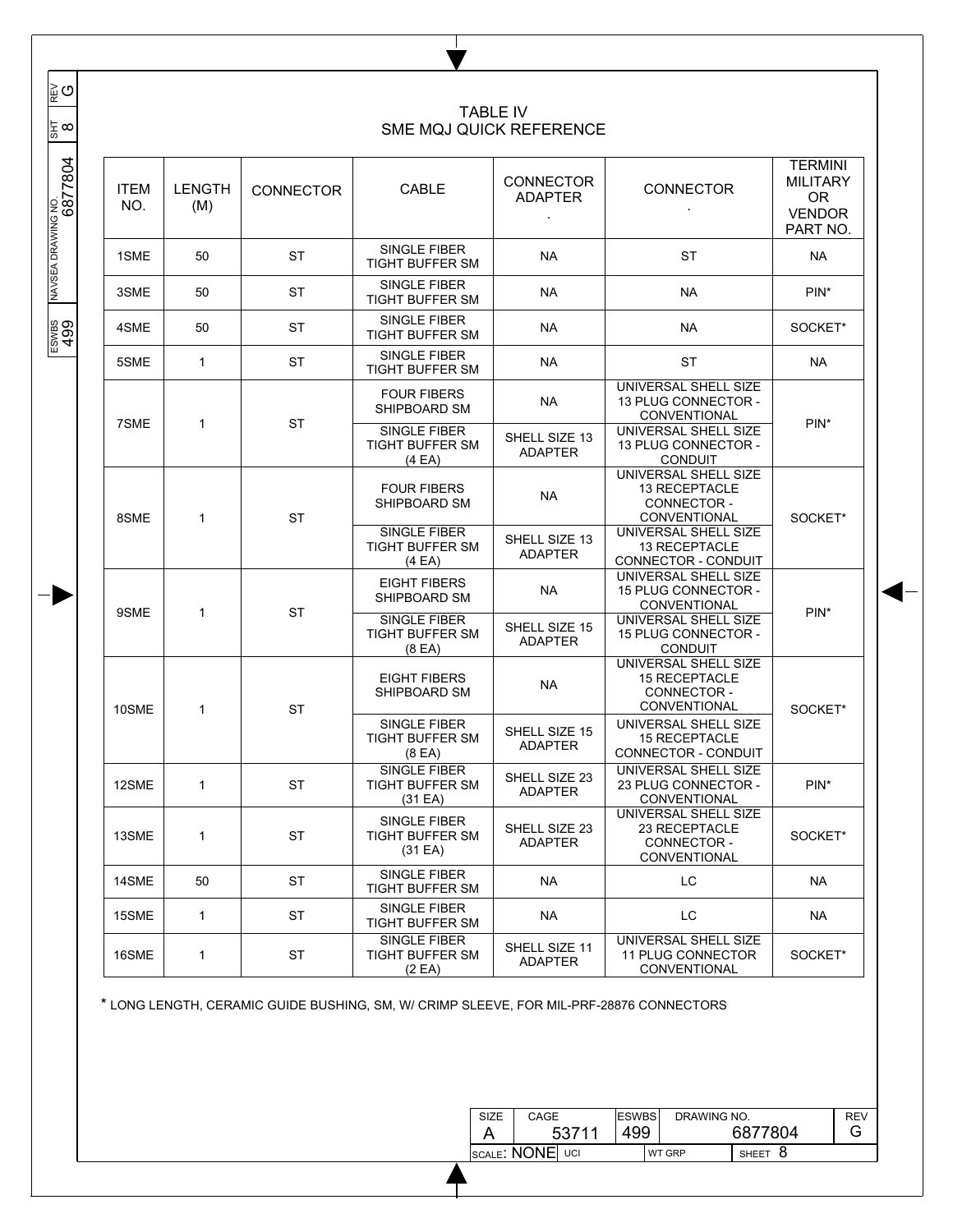4. VERIFICATION OF REQUIREMENTS

 $\overline{\phantom{a}}$  $\overline{\phantom{a}}$  $\overline{\phantom{a}}$ 

ຼ⊵ ⊙

<u>င္မ</u>ွ တ

 $\overline{\phantom{a}}$  $\overline{\phantom{a}}$ 

 $\overline{\phantom{a}}$ 

 $\frac{1}{\sqrt{3}}$   $\frac{1}{\sqrt{3}}$   $\frac{1}{\sqrt{3}}$   $\frac{1}{\sqrt{3}}$   $\frac{1}{\sqrt{3}}$   $\frac{1}{\sqrt{3}}$   $\frac{1}{\sqrt{3}}$   $\frac{1}{\sqrt{3}}$   $\frac{1}{\sqrt{3}}$   $\frac{1}{\sqrt{3}}$   $\frac{1}{\sqrt{3}}$   $\frac{1}{\sqrt{3}}$   $\frac{1}{\sqrt{3}}$   $\frac{1}{\sqrt{3}}$   $\frac{1}{\sqrt{3}}$   $\frac{1}{\sqrt{3}}$   $\frac{1}{\sqrt{3}}$ 

ESWBS<br>499

- 4.1 UNLESS OTHERWISE SPECIFIED BY THE PROCURING ACTIVITY THE SUPPLIER IS RESPONSIBLE FOR THE PERFORMANCE OF ALL ITEMS CONTAINED HEREIN WITH REGARD TO THE ABOVE REQUIREMENTS. TEST DATA MAY BE PROVIDED TO DEMONSTRATE PERFORMANCE, HOWEVER THE PROCURING ACTIVITY RESERVES THE RIGHT TO PERFORM ANY OF THE INSPECTIONS SPECIFIED. TEST SAMPLES SHALL BE SUBMITTED TO THE APPROVING ACTIVITY.
- 4.2 END FACE GEOMETRY DATA WILL ONLY BE PROVIDED IF REQUESTED WHEN ORDERING.
- 5. EVALUATION PROCESS FOR APPROVAL OF MEASUREMENT QUALITY JUMPERS (MQJs)
- 5.1 THE PROCESS FOR EVALUATION AND APPROVAL OF MQJs DEVELOPED IN ACCORDANCE WITH NAVSEA DRAWING 6877804 IS DESCRIBED HEREIN.
- 5.2 PREFERRED PROCESS
- 5.2.1 ORGANIZATIONS SEEKING APPROVAL FOR THEIR MQJs MUST CONTACT, IN WRITING, NSWCDD, AT DLGR\_NSWC\_FO\_ENG@NAVY.MIL REQUESTING THE APPROVAL OF THEIR MQJs. NSWCDD WILL CONTACT THE ORGANIZATION SEEKING APPROVAL AND PROVIDE GUIDANCE ON HOW TO PROCEED THROUGH THE PROCESS. 5.2.2 ORGANIZATION SEEKING APPROVAL PROVIDES MQJ CANDIDATES (SEE 5.3 FOR REQUIRED SUBMISSIONS) OR AS DIRECTED BY NSWCDD.
- 5.2.3 NSWCDD VERIFIES THAT THE PRODUCTS PASS THE REQUIREMENTS HEREIN (SEE SECTION 2 AND APPENDIX A).
- 5.2.4 UPON SUCCESSFULLY COMPLETING THE PROCESS, NSWCDD WILL CONTACT THE ORGANIZATION SEEKING APPROVAL AND NOTIFY THEM OF THE RESULTS VIA EMAIL. THE PARTS THAT HAVE OBTAINED FULL APPROVAL (SEE TABLE V OR TABLE VI) WILL BE ADDED TO THE RECOMMENDED TEST EQUIPMENT LIST WHICH IS PUBLISHED ON THE NSWCDD FIBER OPTIC WEBSITE.
- 5.2.5 INTERIM APPROVED MQJs (SEE TABLE V OR TABLE VI) WILL NOT APPEAR ON THE RECOMMENDED TEST EQUIPMENT LIST. TO OBTAIN FULL APPROVAL FOR AN INTERIM APPROVED MQJ THE ORGANIZATION SHALL, UPON FIRST SALE OF AN INTERIM APPROVED MQJ, SEND A COPY OF THE FOLLOWING DATA FOR THE MQJ TO THE APPROVING ACTIVITY: INSERTION LOSS, RETURN LOSS (IF SINGLE MODE), INTERFEROMETER MEASUREMENTS, AND THE CUSTOMER'S POC INFORMATION. IF THE DATA INDICATES PASSING RESULTS AND THE CUSTOMER IS SATISFIED WITH THE PRODUCT, THE ORGANIZATION WILL THEN RECEIVE FULL APPROVAL FOR THAT PRODUCT AND THE PRODUCT WILL BE ADDED TO THE RECOMMENDED TEST EQUIPMENT LIST.
- 5.2.6 FOR CHANGES IN MQJ PRODUCT OR MANUACTURING PROCESS AFTER APPROVAL CONTACT NSWCDD (SEE 5.4)
- 5.3. REQUIRED SAMPLE MQJ SUBMISSIONS

| SIZE                    | CAGE |       | <b>ESWBS</b><br>DRAWING NO. |  |               |                   | <b>REV</b> |
|-------------------------|------|-------|-----------------------------|--|---------------|-------------------|------------|
|                         |      | 53711 |                             |  |               | 6877804           |            |
| <b>ISCALE: NONE</b> UCI |      |       |                             |  | <b>WT GRP</b> | 9<br><b>SHEET</b> |            |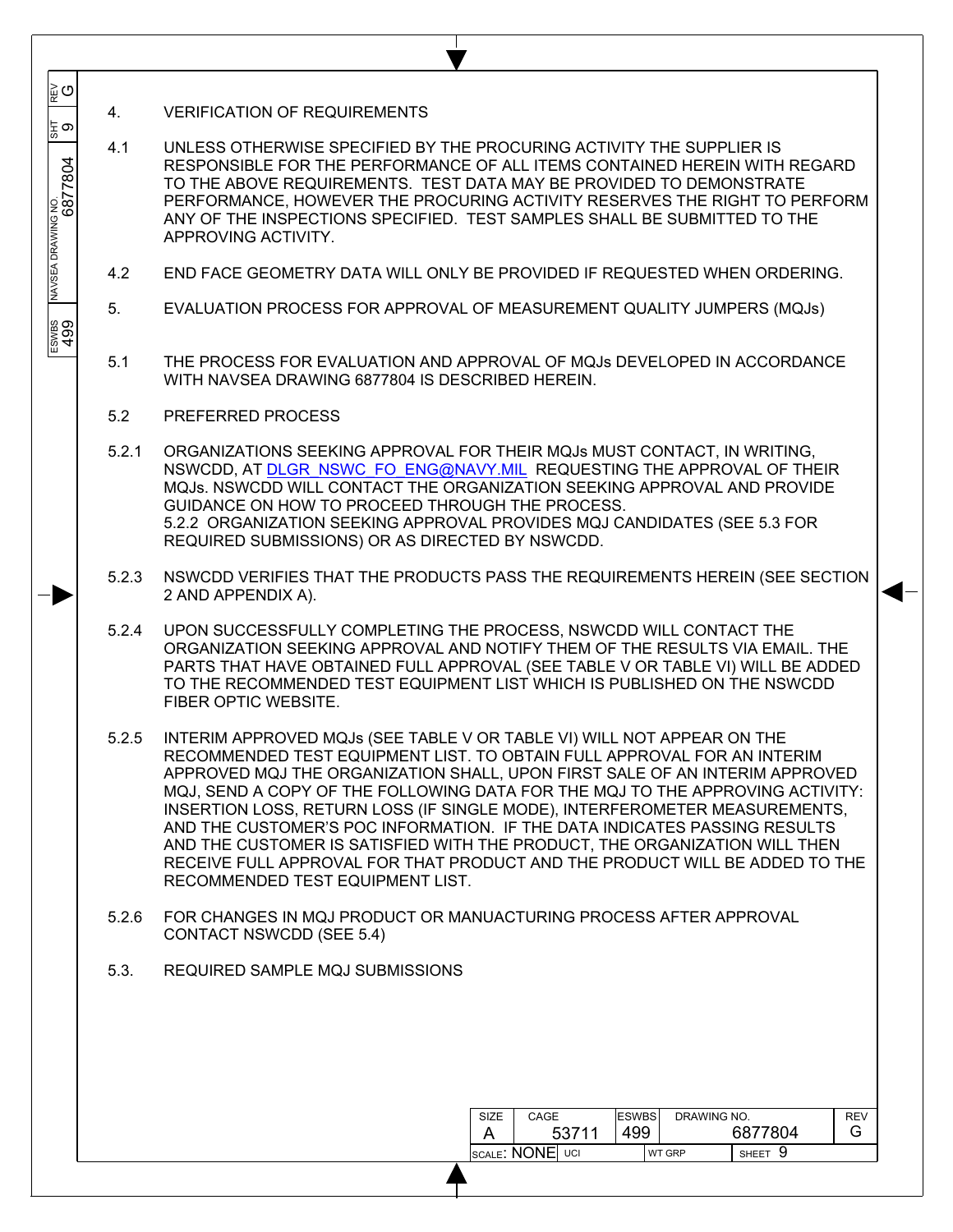5.3.1 REQUIRED SAMPLES FOR ST TO LC MQJs. THE REQUESTING ORGANIZATION SHALL SUPPLY NAVSEA DRAWING 6877804 ITEM NUMBERS 15 AND 15SME FOR EVALUATION. OPTICAL LOSS AND OPTICAL RETURN LOSS DATA (SM ONLY) ALONG WITH INTERFEROMETER DATA SHALL BE PROVIDED FOR EACH OF THE SAMPLES SUBMITTED. NSWCDD WILL THEN VERIFY THAT THE PRODUCTS PASS THE REQUIREMENTS WITHIN NAVSEA DRAWING 6877804. UPON PASSING REQUIREMENTS, THE ORGANIZATION WILL BE GRANTED THE MANUFACTURING AND SALE APPROVALS AS SHOWN IN TABLE VI.

 $\overline{\phantom{a}}$  $\overline{\phantom{a}}$  $\overline{\phantom{a}}$ 

្លុ<br>ម្

 $\overline{0}$ 

6877804

 $\overline{\phantom{a}}$  $\overline{\phantom{a}}$ 

 $\overline{\phantom{a}}$ 

NAVSEA DRAWING NO

ESWES<br>499

 $\frac{1}{\sqrt{3}}$   $\frac{1}{\sqrt{3}}$   $\frac{1}{\sqrt{3}}$   $\frac{1}{\sqrt{3}}$   $\frac{1}{\sqrt{3}}$   $\frac{1}{\sqrt{3}}$   $\frac{1}{\sqrt{3}}$   $\frac{1}{\sqrt{3}}$   $\frac{1}{\sqrt{3}}$   $\frac{1}{\sqrt{3}}$   $\frac{1}{\sqrt{3}}$   $\frac{1}{\sqrt{3}}$   $\frac{1}{\sqrt{3}}$   $\frac{1}{\sqrt{3}}$   $\frac{1}{\sqrt{3}}$   $\frac{1}{\sqrt{3}}$   $\frac{1}{\sqrt{3}}$ 

5.3.2 REQUIRED SAMPLES FOR ALL OTHER MQJ TYPES. THE REQUESTING ORGANIZATION SHALL PROVIDE NAVSEA DRAWING 6877804 ITEM NUMBERS: 7, 8, 12SME, AND 13SME ALONG WITH TWO 1 METER MM LEADS WITH M29504/14 ON ONE END AND M29504/15 ON THE OTHER END, AND TWO 1 METER SM LEADS WITH SME POLISHED M29504/14 ON ONE END AND SME POLISHED M29504/15 ON THE OTHER END TO NSWCDD FOR EVALUATION. OPTICAL LOSS AND OPTICAL RETURN LOSS DATA (SM ONLY) ALONG WITH INTERFEROMETER DATA SHALL BE PROVIDED FOR EACH OF THE SAMPLES SUBMITTED. NSWCDD WILL THEN VERIFY THAT THE PRODUCTS PASS THE REQUIREMENTS WITHIN NAVSEA DRAWING 6877804. UPON PASSING REQUIREMENTS, THE REQUESTING ORGANIZATION WILL BE GRANTED THE MANUFACTURING AND SALE APPROVALS AS SHOWN IN TABLE VI.

TABLE V - FULL AND INTERIM APPROVAL (ST, M29504/14, M29504/15, M28876 PLUG AND RECEPTACLE)

| <b>ITEM NUMBER</b> | APPROVAL STATUS /1/2    |
|--------------------|-------------------------|
| 12SME              | <b>FULL APPROVAL</b>    |
| 13SME              | <b>FULL APPROVAL</b>    |
| $\overline{7}$     | <b>FULL APPROVAL</b>    |
| 8                  | <b>FULL APPROVAL</b>    |
| 1                  | <b>INTERIM APPROVAL</b> |
| 3                  | <b>INTERIM APPROVAL</b> |
| 4                  | <b>INTERIM APPROVAL</b> |
| 5                  | <b>INTERIM APPROVAL</b> |
| 9                  | <b>INTERIM APPROVAL</b> |
| 10                 | <b>INTERIM APPROVAL</b> |
| 12                 | <b>INTERIM APPROVAL</b> |
| 13                 | <b>INTERIM APPROVAL</b> |
| 16                 | <b>INTERIM APPROVAL</b> |
| 1SME               | <b>INTERIM APPROVAL</b> |
| 3SME               | <b>INTERIM APPROVAL</b> |
| 4SME               | <b>INTERIM APPROVAL</b> |
| 5SME               | <b>INTERIM APPROVAL</b> |
| 7SME               | <b>INTERIM APPROVAL</b> |
| 8SME               | <b>INTERIM APPROVAL</b> |
| 9SME               | <b>INTERIM APPROVAL</b> |
| 10SME              | <b>INTERIM APPROVAL</b> |
| 16SME              | <b>INTERIM APPROVAL</b> |

/1 TABLE V PROVIDES DIRECTION FOR ORGANIZATIONS LOOKING TO OBTAIN APPROVAL TO MANUFACTURE AND SELL SM AND MM MQJs IN ACCORDANCE WITH NAVSEA DRAWING 6877804.

/2 IF THE REQUESTING ORGANIZATION ONLY WANTS APPROVAL TO MANUFACTURE AND SELL SPECIFIC ITEMS IN TABLE V, THE ORGANIZATION MUST CONTACT THE FIBER OPTIC TECHNOLOGY SECTION (DLGR\_NSWC\_FO\_ENG@NAVY.MIL) TO DISCUSS OTHER OPTIONS FOR THE APPROVAL TO MANUFACTURE AND SELL THOSE ITEMS.

| SIZE            | CAGE  | <b>ESWBS</b> | DRAWING NO.   |              | <b>REV</b> |
|-----------------|-------|--------------|---------------|--------------|------------|
|                 | 53711 | 499          |               | 6877804      |            |
| SCALE: NONE UCI |       |              | <b>WT GRP</b> | <b>SHEET</b> |            |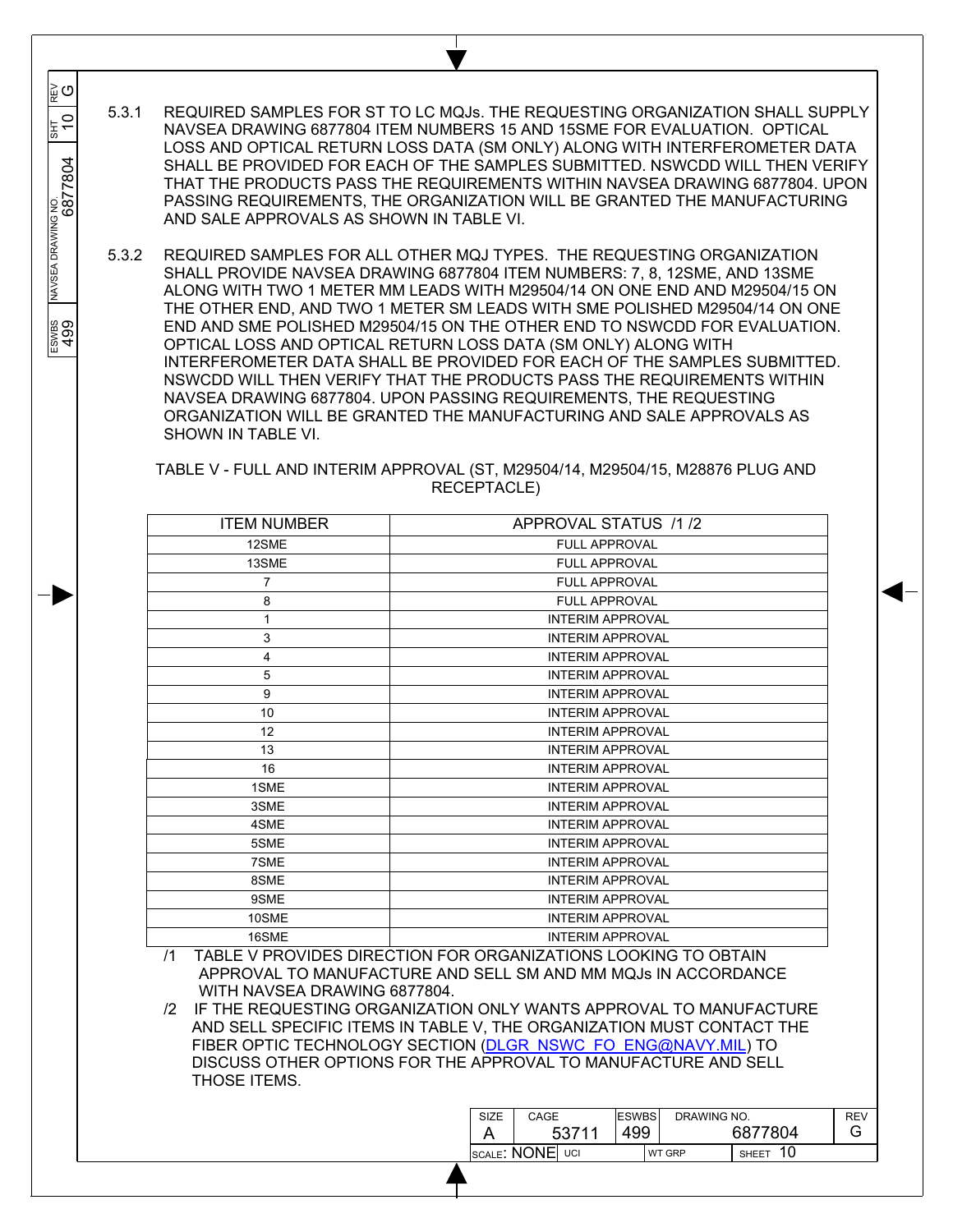| ∥⊵ຼ ⊙                         |                                                                                                                                                                                                      |                 | TABLE VI - FULL AND INTERIM APPROVAL (ST to LC MQJs) |                                                                                                                                                                                                                                                                                                                                                                                                                                                  |
|-------------------------------|------------------------------------------------------------------------------------------------------------------------------------------------------------------------------------------------------|-----------------|------------------------------------------------------|--------------------------------------------------------------------------------------------------------------------------------------------------------------------------------------------------------------------------------------------------------------------------------------------------------------------------------------------------------------------------------------------------------------------------------------------------|
| $\leftarrow$<br><b>THS</b>    | <b>NAVSEA DRAWING</b><br>6877804 ITEM NUMBER                                                                                                                                                         | <b>QUANTITY</b> |                                                      | <b>APPROVAL STATUS</b><br>/1/2                                                                                                                                                                                                                                                                                                                                                                                                                   |
|                               | 15SME                                                                                                                                                                                                | 15              |                                                      | <b>FULL APPROVAL</b>                                                                                                                                                                                                                                                                                                                                                                                                                             |
|                               | 15                                                                                                                                                                                                   | 5               |                                                      | <b>FULL APPROVAL</b>                                                                                                                                                                                                                                                                                                                                                                                                                             |
|                               | 14SME                                                                                                                                                                                                | N/A             |                                                      | <b>INTERIM APPROVAL</b>                                                                                                                                                                                                                                                                                                                                                                                                                          |
| NAVSEA DRAWING NO.<br>OB 7780 | 14                                                                                                                                                                                                   | N/A             |                                                      | <b>INTERIM APPROVAL</b>                                                                                                                                                                                                                                                                                                                                                                                                                          |
| ESWBS<br>499                  | $\sqrt{1}$<br>NAVSEA DRAWING 6877804.                                                                                                                                                                |                 |                                                      | TABLE VI PROVIDES DIRECTION FOR ORGANIZATIONS LOOKING TO OBTAIN APPROVAL<br>TO MANUFACTURE AND SELL ST TO LC SM AND MM MQJs IN ACCORDANCE WITH<br>/2 IF THE REQUESTING ORGANIZATION ONLY WANTS APPROVAL TO MANUFACTURE AND<br>SELL SPECIFIC ITEMS IN TABLE VI, THE ORGANIZATION MUST CONTACT THE FIBER<br>OPTIC TECHNOLOGY SECTION (DLGR NSWC FO ENG@NAVY.MIL) TO DISCUSS OTHER<br>OPTIONS FOR THE APPROVAL TO MANUFACTURE AND SELL THOSE ITEMS. |
|                               | 5.4<br>FOLLOW THE PREFERRED PROCESS MUST CONTACT NSWCDD AT<br>THEY ARE SEEKING APPROVAL. NSWCDD WILL THEN WORK WITH THE REQUESTING<br>ORGANIZATION TO DEFINE THE REQUIRED SAMPLE SET FOR EVALUATION. |                 |                                                      | ALTERNATE APPROVAL PROCESS. REQUESTING ORGANIZATIONS THAT DO NOT WISH TO<br>DLGR NSWC FO ENG@NAVY.MIL WITH A REQUEST ON WHAT SUBSET OF MQJs FOR WHICH                                                                                                                                                                                                                                                                                            |
|                               | 5.5<br>MQJs.                                                                                                                                                                                         |                 |                                                      | CHANGES IN MANUFACTURING PROCESSES. IF THE ORGANIZATION MAKES ANY CHANGES TO<br>ITS MANUFACTURING PROCESS (E.G. CHANGE FACILITIES, CONTRACTORS, ETC.) THEY SHALL<br>NOTIFY NSWCDD, AT DLGR NSWC FO ENG@NAVY.MILOF THE CHANGE. NSWCDD RESERVES<br>THE RIGHT TO CANCEL THE ORGANIZATION'S APPROVAL IF THEY BELIEVE THE CHANGE CAN<br>BE DETRIMENTAL TO THE QUALITY OF THE MQJ OR TO REQUEST RE-EVALUATION OF THE                                   |
|                               |                                                                                                                                                                                                      |                 | SIZE<br>CAGE<br>53711<br>A<br><b>SCALE: NONE</b> UCI | <b>ESWBS</b><br>DRAWING NO.<br><b>REV</b><br>6877804<br>499<br>G<br>SHEET 11<br><b>WT GRP</b>                                                                                                                                                                                                                                                                                                                                                    |

 $\mathbf{I}$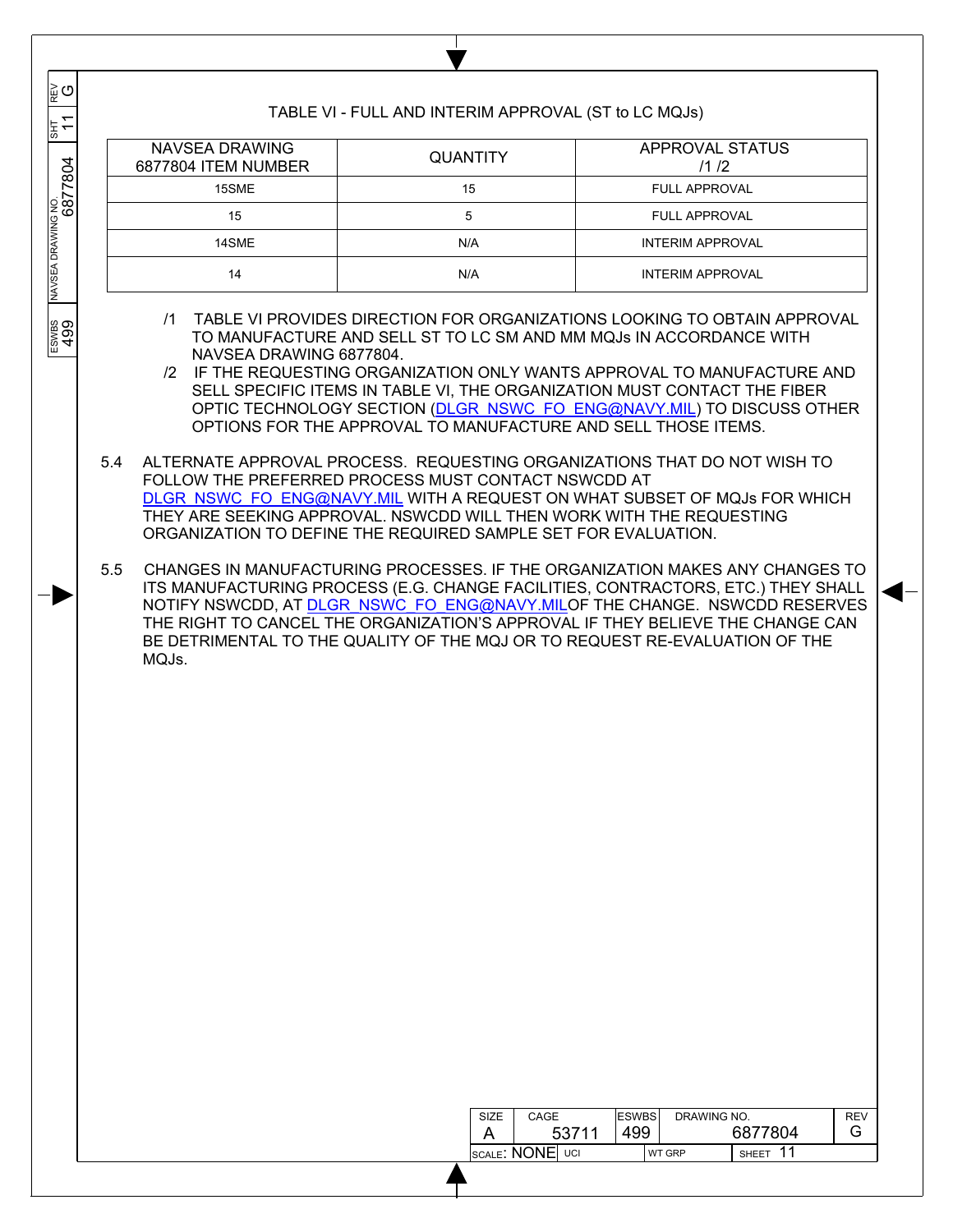|     |                |                |                             | <b>APPENDIX A</b>                       | EVALUATION OF MEASUREMENT QUALITY JUMPERS                                                                                                                                                                                               |     |                                                                                                                                                                                                                                                                                                                                                                                                                                                |
|-----|----------------|----------------|-----------------------------|-----------------------------------------|-----------------------------------------------------------------------------------------------------------------------------------------------------------------------------------------------------------------------------------------|-----|------------------------------------------------------------------------------------------------------------------------------------------------------------------------------------------------------------------------------------------------------------------------------------------------------------------------------------------------------------------------------------------------------------------------------------------------|
| A.1 |                |                |                             | VISUAL INSPECTION AND ENDFACE GEOMETRY  |                                                                                                                                                                                                                                         |     |                                                                                                                                                                                                                                                                                                                                                                                                                                                |
|     | a.             |                |                             |                                         | TAKE SEVERAL PICTURES OF THE MQJs UNDER TEST AT DIFFERENT ANGLES.                                                                                                                                                                       |     |                                                                                                                                                                                                                                                                                                                                                                                                                                                |
|     | b.             | DIFFERENCES.   |                             |                                         | COMPARE MQJs UNDER TEST WITH NAVSEA DRAWING 6877804 AND NOTE ANY                                                                                                                                                                        |     |                                                                                                                                                                                                                                                                                                                                                                                                                                                |
|     | C.<br>COMMENT. |                |                             |                                         |                                                                                                                                                                                                                                         |     | INSPECT PHYSICAL CONSTRUCTION OF MQJs FOR QUALITY OF WORKMANSHIP AND                                                                                                                                                                                                                                                                                                                                                                           |
|     | d.             |                |                             | OBSERVED WHEN USING THE VIDEO SCOPE.    | ORDER TO PASS THE INSPECTION, THERE SHALL BE NO VISIBLE SCRATCHES                                                                                                                                                                       |     | VISUALLY INSPECT ALL LIGHT DUTY CONNECTORS, TERMINI PINS AND SOCKETS ON<br>MQJs AND COMMENT ON WORKMANSHIP. THE FIBER OPTIC SECTION USES A 400X<br>VIDEO SCOPE WITH A BLUE LIGHT TO VIEW CONNECTOR AND TERMINI END FACES. IN                                                                                                                                                                                                                   |
|     | e.             |                | BE LESS THAN 50 MICROMETERS | MAXIMUM UNDERCUT IS GIVEN IN TABLE A-I. | CHECK ALL LIGHT DUTY CONNECTOR ENDFACES OF MQJs USING THE<br>DOMED PHYSICAL CONTACT CONNECTORS. THE FOLLOWING IS THE CRITERIA:<br>i. RADIUS OF CURVATURE (ROC) SHALL BE BETWEEN 7MM AND 25 MM<br>TABLE A-I - MAXIMUM UNDERCUT ALLOWANCE |     | INTERFEROMETER AND PRINT COPIES OF THE MEASUREMENTS. THE REQUESTING<br>ORGANIZATION SHALL SUPPLY COPIES OF THE INTERFEROMETER MEASUREMENTS<br>OF ALL SAMPLES SUBMITTED. CONNECTORS SHALL MEET GR-326 CRITERIA FOR<br>ii. APEX OFFSET OF THE SPHERICAL ENDFACE TO THE AXIS OF THE FERRULE SHALL<br>iii. FIBER PROTRUSION SHALL NOT EXCEED 50 NM; WHEN ROC IS 25 MM, FIBER<br>UNDERCUT SHALL BE NO MORE THAN 50 NM. FOR ALL OTHER ROC VALUES THE |
|     | ROC (mm)       | $\overline{7}$ | 8                           | 9                                       | 10                                                                                                                                                                                                                                      | 11  | 12                                                                                                                                                                                                                                                                                                                                                                                                                                             |
|     | Undercut(nm)   | 125            | 125                         | 125                                     | 125                                                                                                                                                                                                                                     | 115 | 106                                                                                                                                                                                                                                                                                                                                                                                                                                            |
|     | ROC (mm)       | 13             | 14                          | 15                                      | 16                                                                                                                                                                                                                                      | 17  | 18                                                                                                                                                                                                                                                                                                                                                                                                                                             |
|     | Undercut(nm)   | 98             | 91                          | 85                                      | 80                                                                                                                                                                                                                                      | 75  | 72                                                                                                                                                                                                                                                                                                                                                                                                                                             |
|     | ROC (mm)       | 19             | 20                          | 21                                      | 22                                                                                                                                                                                                                                      | 23  | 24                                                                                                                                                                                                                                                                                                                                                                                                                                             |
|     | Undercut(nm)   | 68             | 65                          | 62                                      | 59                                                                                                                                                                                                                                      | 56  | 53                                                                                                                                                                                                                                                                                                                                                                                                                                             |

| SIZE | CAGE                    | <b>ESWBS</b> | DRAWING NO.   |         | <b>REV</b> |
|------|-------------------------|--------------|---------------|---------|------------|
|      | 53711                   | 499          |               | 6877804 | G          |
|      | scale <b>: NONE</b> uci |              | <b>WT GRP</b> | SHEET   |            |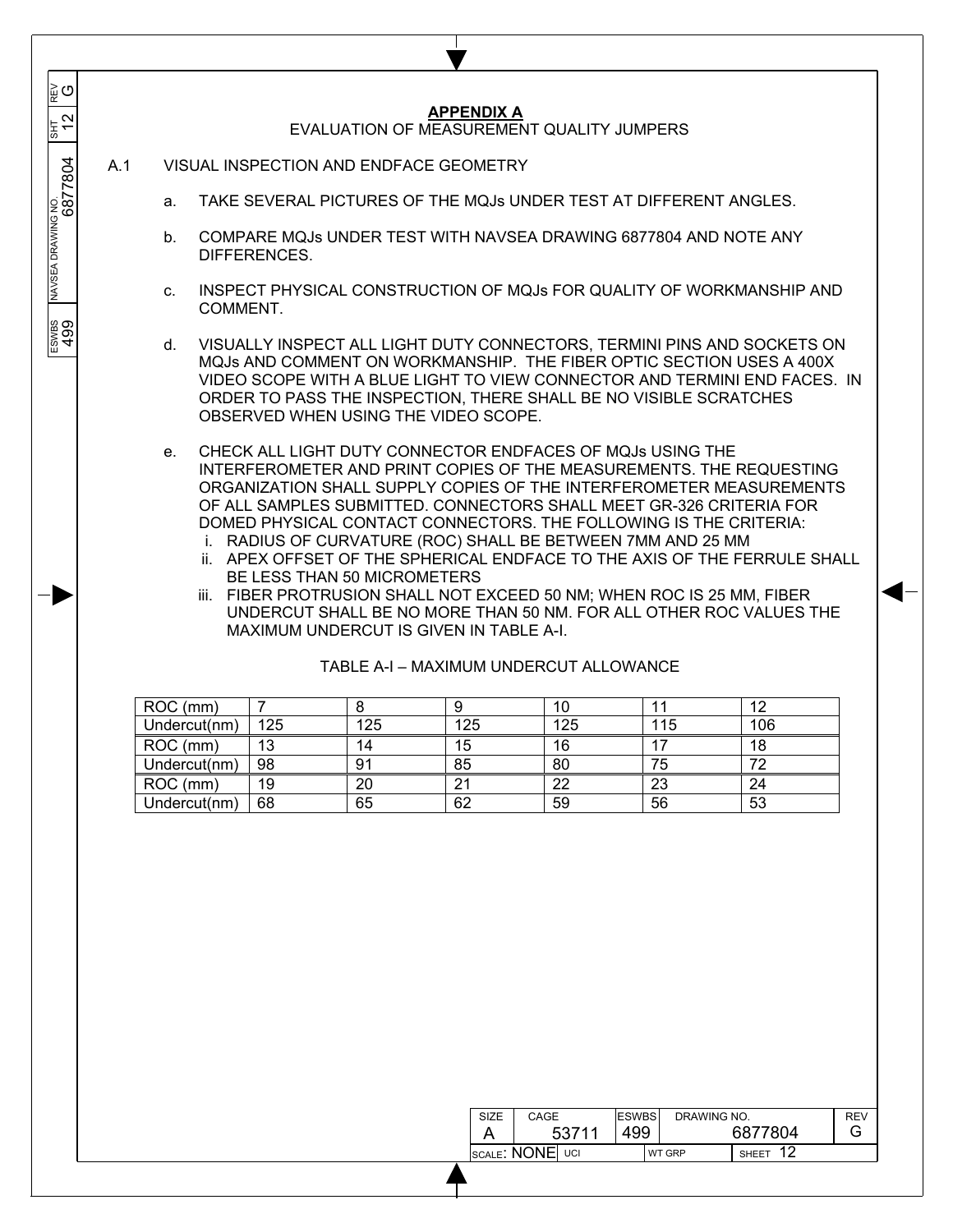A.2 OPTICAL INSERTION LOSS MEASUREMENTS

 $\overline{\phantom{a}}$  $\overline{\phantom{a}}$  $\overline{\phantom{a}}$ 

G

 $\frac{3}{2}$ 

 $\overline{\phantom{a}}$  $\overline{\phantom{a}}$ 

 $\overline{\phantom{a}}$ 

 $\frac{1}{\sqrt{3}}$  (31 TS  $\frac{1}{\sqrt{3}}$  and  $\frac{1}{\sqrt{3}}$  6877804  $\frac{1}{\sqrt{3}}$  6877804 6877804 13

ESWES<br>499

NOTE: FOR SINGLE MODE FIBER MEASUREMENTS, THE REFERENCE CABLE MAY INCLUDE A SINGLE LOOP WITH A DIAMETER OF 30 MILLIMETERS (1 INCH) TO ELIMINATE HIGHER ORDER MODE POWER.

- NOTE: THE TIME DELAY BETWEEN THE MEASUREMENT OF P1 AND P2 SHALL BE KEPT TO A MINIMUM TO PREVENT INACCURATE READINGS.
- NOTE: THE REFERENCE CABLE TO LIGHT SOURCE CONNECTION SHALL NOT BE DISTURBED BETWEEN THE MEASUREMENT OF P1 AND P2 TO PREVENT INACCURATE READINGS.

NOTE: A WIPE DAMPENED WITH ALCOHOL MAY BE USED TO CLEAN THE ADAPTERS AND CONNECTORS AND THEY MAY BE BLOWN DRY WITH AIR BEFORE MAKING EACH CONNECTION.

NOTE: THIS PROCEDURE INVOLVES THE USE OF REFERENCE MQJs. DEFECTIVE OR DIRTY MQJs WILL LEAD TO UNACCEPTABLE LOSS VALUES. THE REFERENCE MQJ SHOULD BE CLEAN AND OF KNOWN QUALITY.

| <b>Test performed</b>                                 | Pass/Fail criteria                                                                                   |
|-------------------------------------------------------|------------------------------------------------------------------------------------------------------|
| Evaluate workmanship                                  | See evaluation process for details                                                                   |
| Visual exam                                           | See evaluation process for details                                                                   |
| Interferometer measurements                           | GR-326 criteria for multimode and single<br>mode                                                     |
| Insertion loss of ST and LC<br>connectors             | Mean: 0.35 dB<br>Standard deviation multimode: 0.05 max<br>Standard deviation single mode: 0.10 max  |
| Insertion loss of termini<br>(M29504/14 or M29504/15) | Mean: $0.7$ dB<br>Standard Deviation multimode: 0.05 max<br>Standard Deviation single mode: 0.10 max |
| Return loss (Single Mode Only)                        | 43 dB or better                                                                                      |

## TABLE A-II – SUMMARY OF PASS/FAIL CRITERIA

- A.2.1 ST-TO-LIGHT DUTY CONNECTOR (ST OR LC) MQJs:
- A.2.1.1 MEASURE THE OPTICAL LOSS OF THE ST CONNECTOR ENDS AS FOLLOWS (SEE FIGURES A-1 AND A-2 BELOW)
	- a. REFERENCE MEASUREMENT (P1)
		- i. SELECT AN MQJ REFERENCE CABLE NOTE: SELECT AN MQJ THAT COMPLIES WITH MIL-STD-2042-6C METHOD 6F1: MQJ CABLE SELECTION TEST
		- ii. CONNECT END "A" (ST) OF THE ST TO LIGHT DUTY CONNECTOR (ST/LC) REFERENCE MQJ TO THE LIGHT SOURCE
		- iii. CONNECT END "B" (ST OR LC) OF THE ST TO LIGHT DUTY CONNECTOR (ST/LC) REFERENCE MQJ TO THE POWER METER
		- iv. RECORD THE OPTICAL POWER AT THE METER AS P1 (SEE FIGURE A-1)

| SIZE              | CAGE  | <b>ESWBS</b> |               | DRAWING NO.  |    |
|-------------------|-------|--------------|---------------|--------------|----|
|                   | 53711 | 499          |               | 6877804      | L٦ |
| Iscale: NONEI uci |       |              | <b>WT GRP</b> | <b>SHEET</b> |    |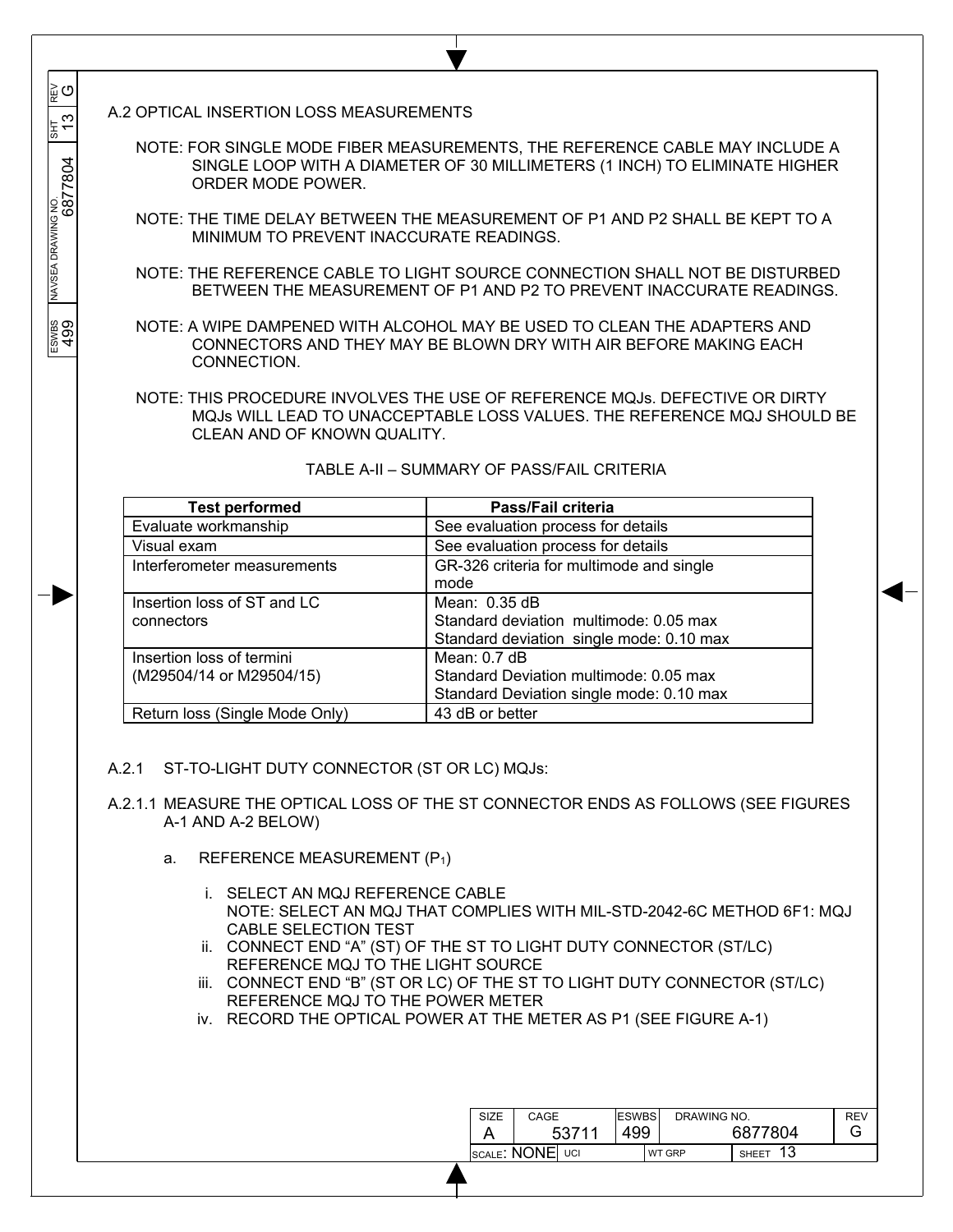| TEST MEASUREMENT (P2)<br>b <sub>1</sub> |
|-----------------------------------------|
|-----------------------------------------|

 $\overline{\phantom{a}}$  $\overline{\phantom{a}}$  $\overline{\phantom{a}}$ 

ັ⊌ຕ

 $\frac{4}{3}$ 

6877804

 $\overline{\phantom{a}}$  $\overline{\phantom{a}}$ 

 $\overline{\phantom{a}}$ 

NAVSEA DRAWING NO

ESWES<br>499

 $\frac{1}{\sqrt{3}}$   $\frac{1}{\sqrt{3}}$   $\frac{1}{\sqrt{3}}$   $\frac{1}{\sqrt{3}}$   $\frac{1}{\sqrt{3}}$   $\frac{1}{\sqrt{3}}$   $\frac{1}{\sqrt{3}}$   $\frac{1}{\sqrt{3}}$   $\frac{1}{\sqrt{3}}$   $\frac{1}{\sqrt{3}}$   $\frac{1}{\sqrt{3}}$   $\frac{1}{\sqrt{3}}$   $\frac{1}{\sqrt{3}}$   $\frac{1}{\sqrt{3}}$   $\frac{1}{\sqrt{3}}$   $\frac{1}{\sqrt{3}}$   $\frac{1}{\sqrt{3}}$ 

i. DISCONNECT END "B" OF THE REFERENCE MQJ FROM THE POWER METER

ı

- ii. CONNECT END "B" OF THE REFERENCE MQJ TO A ST-TO-ST OR LC-TO-LC ADAPTER
- iii. CONNECT END "A" OF THE MQJ UNDER TEST TO THE ST-TO-ST OR LC–TO-LC ADAPTER
- iv. CONNECT END "B" OF THE MQJ UNDER TEST TO THE OPPOSITE END OF THE MQJ UNDER TEST TO THE POWER METER
- v. RECORD THE OPTICAL POWER AS P2 (SEE FIGURE A-2)
- c. CALCULATE THE LIGHT DUTY CONNECTOR (ST/LC) CONNECTOR, OF THE MQJ UNDER TEST, END "A" OPTICAL LOSS AS P<sub>1</sub>- P<sub>2</sub>
- d. RECORD THE OPTICAL LOSS VALUE
- e. MEASURE THE OPTICAL LOSS OF THE LIGHT DUTY CONNECTOR (ST/LC) CONNECTOR A MINIMUM OF TWO ADDITIONAL TIMES (MAXIMUM OF 10 TOTAL TIMES). DE-MATE AND MATE THE ST CONNECTORS (REFERENCE MQJ LIGHT DUTY CONNECTOR (ST/LC) AND MQJ UNDER TEST LIGHT DUTY CONNECTOR (ST/LC)) BETWEEN EACH MEASUREMENT.

NOTE: DE-MATED CONNECTORS SHALL BE CLEANED PRIOR TO RE-MATING.

- f. THE LIGHT DUTY CONNECTOR (ST/LC) OF THE MQJ UNDER TEST IS ACCEPTABLE IF THE AVERAGE OF THE OPTICAL LOSS MEASUREMENTS IS < 0.35 DB AND THE STANDARD DEVIATION IS 0.05 OR BETTER FOR MULTIMODE AND 0.1 FOR SINGLE MODE. NOTE: NO INDIVIDUAL MEASUREMENT SHALL BE GREATER THAN 0.35 DB.
- g. REPEAT PROCEDURE TO MEASURE THE CONNECTOR LOSS ON THE OTHER END OF THE MQJ UNDER TEST

| SIZE            | CAGE  | <b>ESWBS</b> |               | DRAWING NO. |  |
|-----------------|-------|--------------|---------------|-------------|--|
|                 | 53711 | 499          |               | 6877804     |  |
| SCALE: NONE UCI |       |              | <b>WT GRP</b> | SHEET       |  |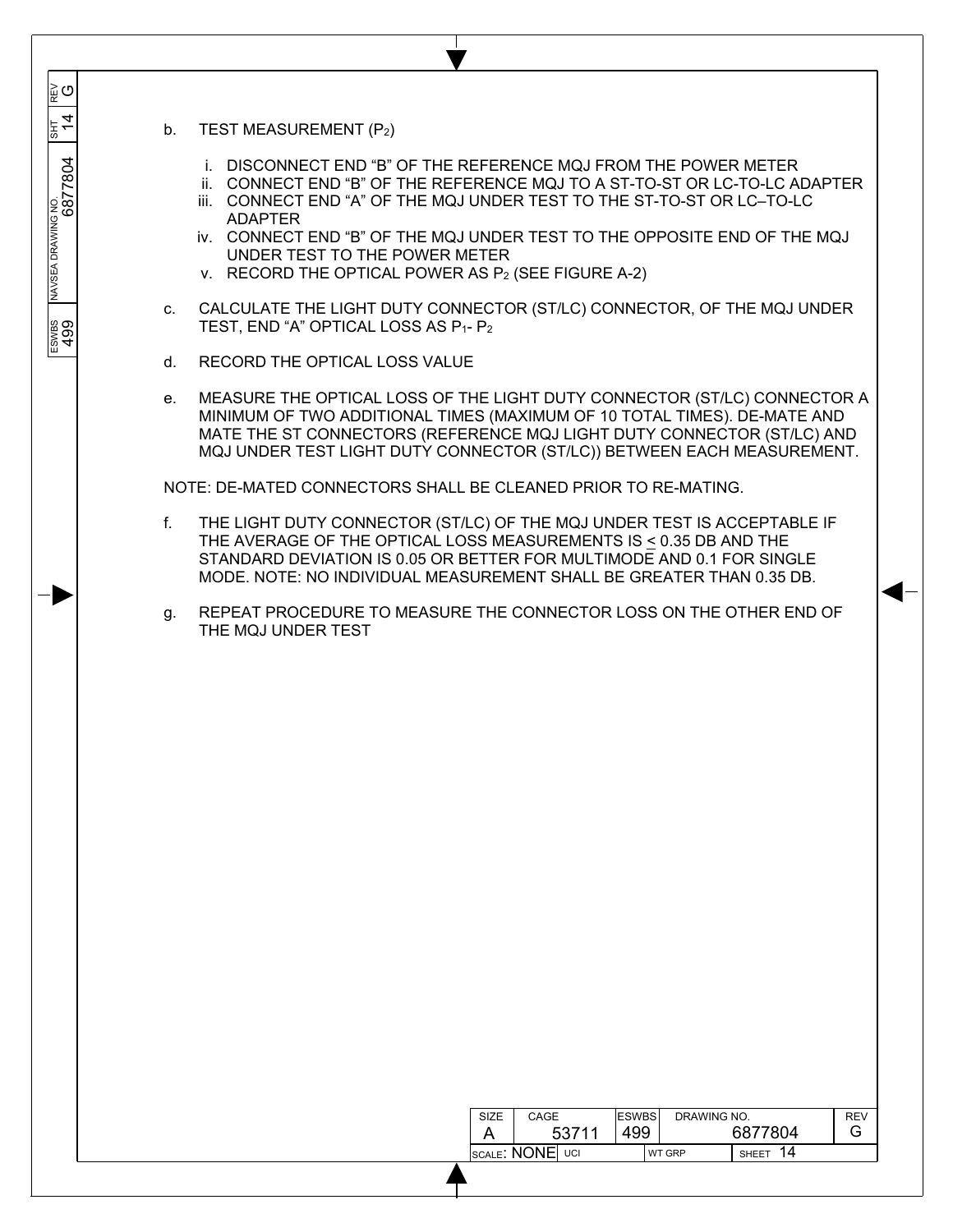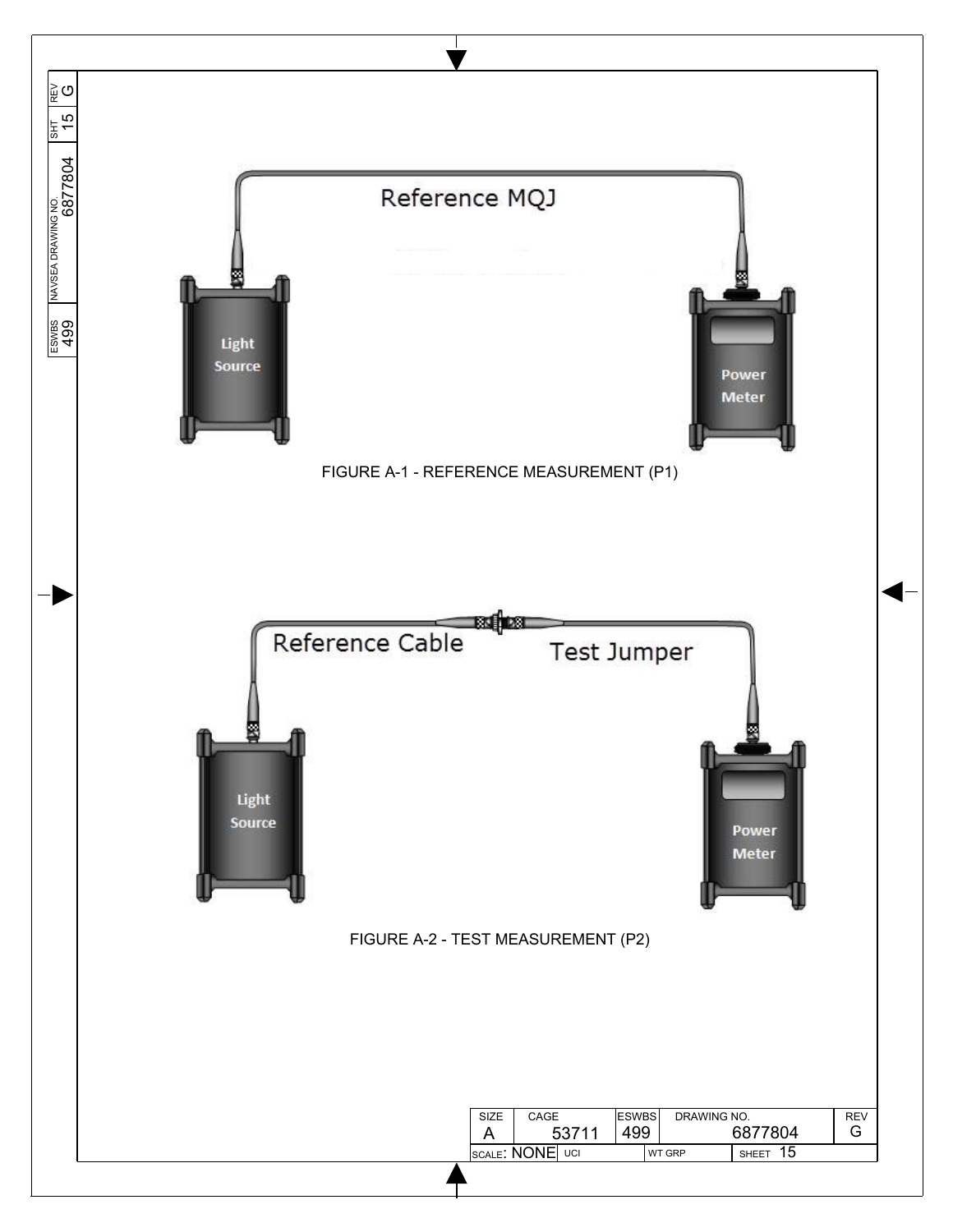| ∣ັ⊯ດ                          |                                                                                                                                                                                                                                                            |  |
|-------------------------------|------------------------------------------------------------------------------------------------------------------------------------------------------------------------------------------------------------------------------------------------------------|--|
| 동<br>19                       | A.2.2 ST-TO-MULTI-TERMINUS CONNECTOR MQJs                                                                                                                                                                                                                  |  |
|                               | A.2.2.1 MEASURE THE OPTICAL LOSS OF THE ST CONNECTOR ENDS AS FOLLOWS                                                                                                                                                                                       |  |
|                               | REFERENCE MEASUREMENT (P1)<br>a.                                                                                                                                                                                                                           |  |
| NAVSEA DRAWING NO.<br>6877804 | i. CONNECT END "A" (ST CONNECTOR END) OF THE REFERENCE MQJ (DESIGNATED<br>MQJ 2) TO THE OPTICAL SOURCE.                                                                                                                                                    |  |
|                               | NOTE: METHOD IS WRITTEN FOR MQJ UNDER TEST BEING A PLUG MQJ. IF MQJ UNDER TEST<br>IS A RECEPTACLE MQJ THEN THE REFERENCE MQJ WILL NEED TO SWITCH TO A PLUG<br>MQJ.                                                                                         |  |
| ESWBS<br>499                  | ii. CONNECT END "B" OF MQJ 2, THE END OPPOSITE THE LIGHT SOURCE, TO END "B"<br>(MULTI-TERMINUS END) OF THE MQJ UNDER TEST<br>iii. CONNECT END "A" (ST END) OF THE MQJ UNDER TEST TO THE POWER METER<br>iv. RECORD THE OPTICAL POWER AS P1 (SEE FIGURE A-3) |  |
|                               | TEST MEASUREMENT (P2)<br>$b_{1}$                                                                                                                                                                                                                           |  |
|                               | i. DISCONNECT END "A" OF THE MQJ UNDER TEST FROM THE POWER METER<br>ii. CONNECT END "A" (ST CONNECTOR END) OF THE MQJ UNDER TEST TO A ST-TO-ST<br><b>ADAPTER</b>                                                                                           |  |
|                               | iii. CONNECT END "A" OF MQJ 1 (REFERENCE ST-TO-ST MQJ) TO THE ST-TO-ST<br><b>ADAPTER</b>                                                                                                                                                                   |  |
|                               | iv. CONNECT THE OPPOSITE END OF MQJ 1 TO THE POWER METER<br>v. RECORD THE OPTICAL POWER AS P <sub>2</sub> (SEE FIGURE A-4)                                                                                                                                 |  |
|                               | CALCULATE THE ST CONNECTOR OPTICAL LOSS AS P1- P2<br>C.                                                                                                                                                                                                    |  |
|                               | RECORD THE OPTICAL LOSS VALUE<br>d.                                                                                                                                                                                                                        |  |
|                               | MEASURE THE OPTICAL LOSS OF THE ST CONNECTOR A MINIMUM OF TWO<br>е.<br>ADDITIONAL TIMES (MAXIMUM OF 10 TOTAL TIMES). DE-MATE AND MATE THE ST<br>CONNECTORS (MQJ 1 ST AND MQJ UNDER TEST ST) BETWEEN EACH MEASUREMENT.                                      |  |
|                               | NOTE: DE-MATED CONNECTORS SHALL BE CLEANED PRIOR TO RE-MATING                                                                                                                                                                                              |  |
|                               | f.<br>THE ST CONNECTOR OF THE MQJ UNDER TEST IS ACCEPTABLE IF THE AVERAGE OF<br>THE OPTICAL LOSS MEASUREMENTS IS $\leq$ 0.35 DB AND THE STANDARD DEVIATION IS<br>0.05 OR BETTER FOR MULTIMODE AND 0.1 FOR SINGLE MODE.                                     |  |
|                               | NOTE: NO INDIVIDUAL MEASUREMENT SHALL BE GREATER THAN 0.35 DB                                                                                                                                                                                              |  |
|                               | REPEAT STEPS 'A' THROUGH 'F' FOR EACH CHANNEL OF THE MOJ<br>g.                                                                                                                                                                                             |  |
|                               |                                                                                                                                                                                                                                                            |  |
|                               |                                                                                                                                                                                                                                                            |  |
|                               |                                                                                                                                                                                                                                                            |  |
|                               |                                                                                                                                                                                                                                                            |  |
|                               |                                                                                                                                                                                                                                                            |  |
|                               | <b>ESWBS</b><br>DRAWING NO.<br>CAGE<br><b>REV</b><br><b>SIZE</b><br>499<br>6877804<br>G<br>53711<br>A<br>SHEET 16<br>SCALE: NONE UCI<br>WT GRP                                                                                                             |  |
|                               |                                                                                                                                                                                                                                                            |  |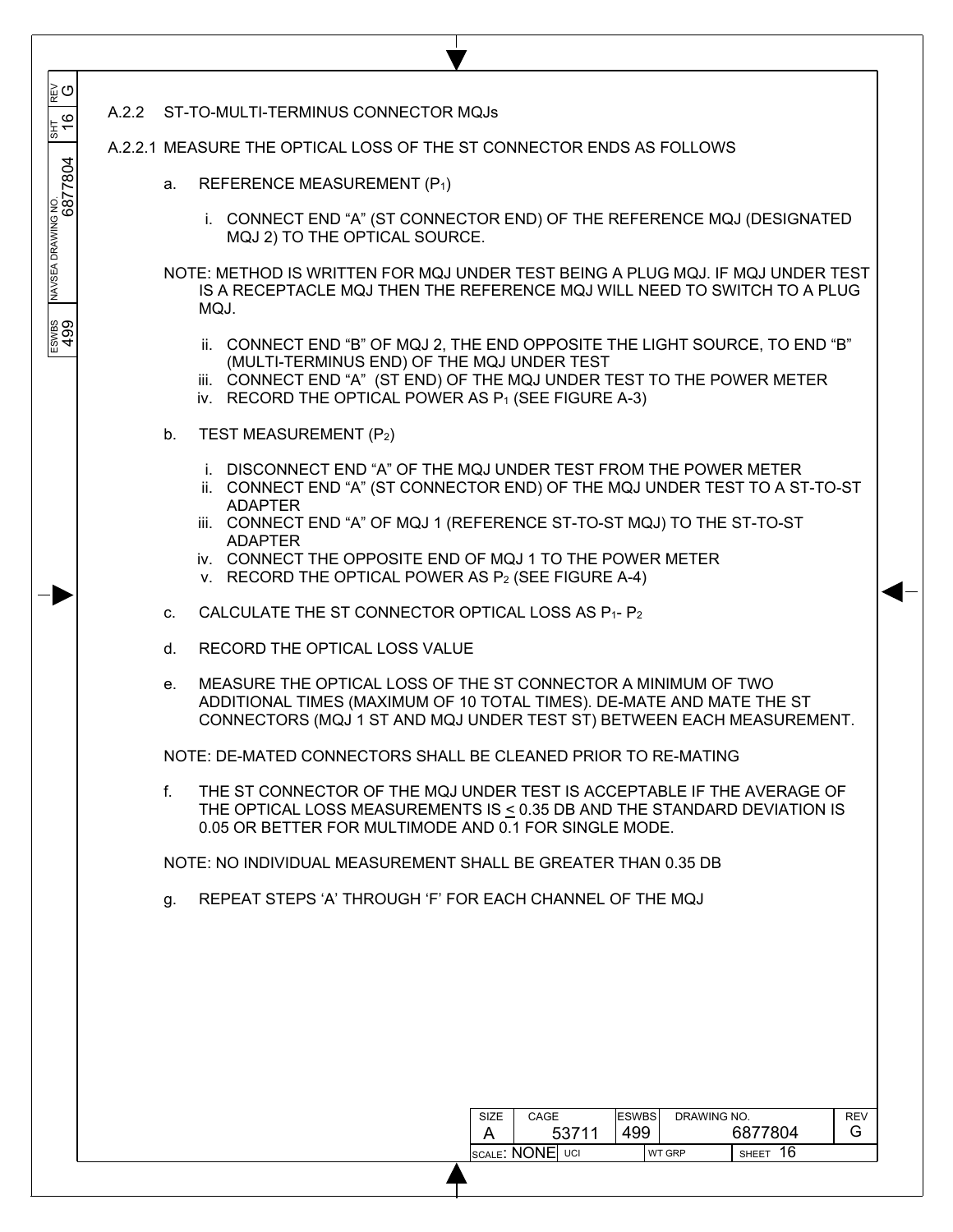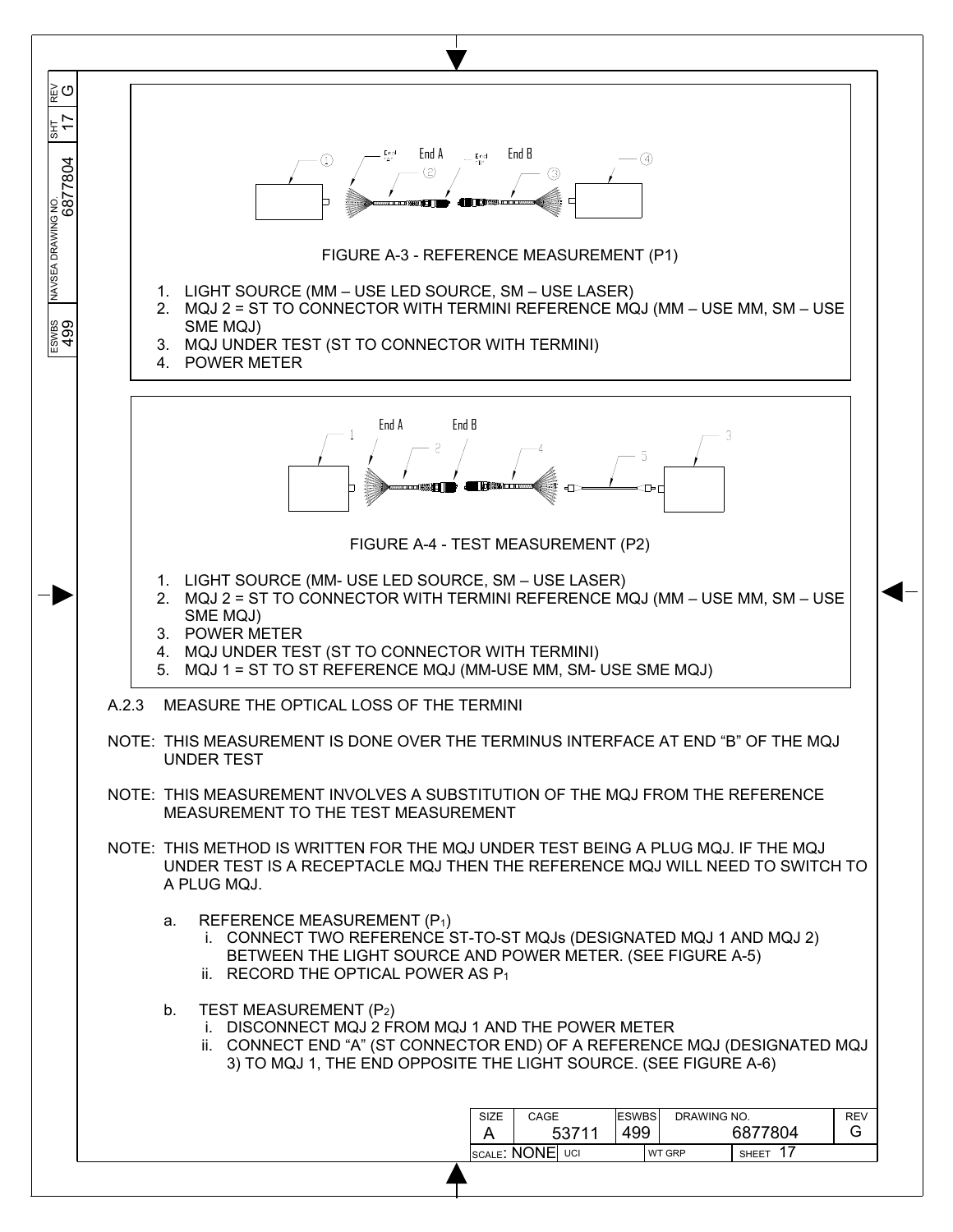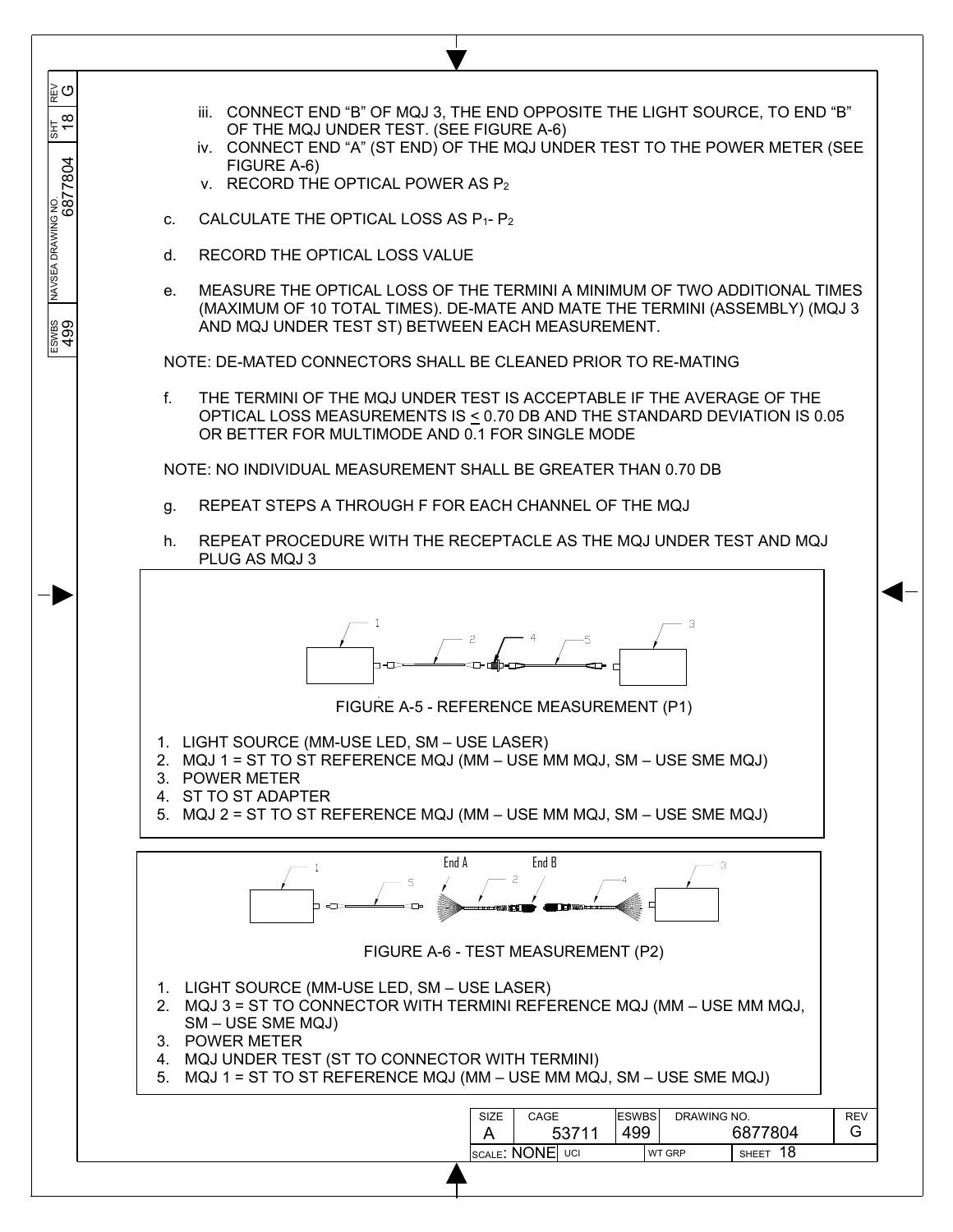TABLE A-4 - MQJ OPTICAL LOSS ACCEPTANCE CRITERIA

| <b>END CONNECTION</b>     | ACCEPTABLE LOSS (DB)         | STANDARD DEVIATION      |
|---------------------------|------------------------------|-------------------------|
|                           | 1/                           | (DB)                    |
| ST                        | $0.00 < M_c < 0.35$          | 0.05 MAX. (MULTIMODE)   |
|                           |                              | 0.10 MAX. (SINGLE MODE) |
| LC                        | $0.00 < M_c < 0.35$          | 0.05 MAX. (MULTIMODE)   |
|                           |                              | 0.10 MAX. (SINGLE MODE) |
| M29504/14 PIN TERMINUS    | 0.00 < M <sub>c</sub> < 0.70 | 0.05 MAX. (MULTIMODE)   |
|                           |                              | 0.10 MAX. (SINGLE MODE) |
| M29504/15 SOCKET TERMINUS | $0.00 < M_c < 0.70$          | 0.05 MAX. (MULTIMODE)   |
|                           |                              | 0.10 MAX. (SINGLE MODE) |

1/ WHERE *ΜC* IS THE MEAN CONNECTION LOSS

## A.3 OPTICAL RETURN LOSS MEASURING

 $\overline{\phantom{a}}$  $\overline{\phantom{a}}$  $\overline{\phantom{a}}$ 

G

 $\frac{1}{2}$ 

 $\overline{\phantom{a}}$  $\overline{\phantom{a}}$ 

 $\overline{\phantom{a}}$ 

ESWBS NAVSEA DRAWING NO. SHT REV 499 6877804 19 697

ESWBS<br>499

NOTE: OPTICAL RETURN LOSS TESTING IS ONLY PERFORMED ON SINGLE MODE MQJs

NOTE: USE ENHANCED DOME POLISH REFERENCE MQJs WITH RETURN LOSS REQUIREMENTS NOT LESS THAN 43 DB

A.3.1 ST-TO-LIGHT DUTY (ST OR LC) CONNECTOR MQJs

NOTE: SELECT THE 1310 NANOMETER WAVELENGTH IF THE ORLM CAN PERFORM RETURN LOSS MEASUREMENTS AT MULTIPLE WAVELENGTHS

- a. REFERENCE THE ORLM
- b. WHEN THE REFERENCING PROCESS IS COMPLETE, UNWRAP THE REFERENCE MQJ FROM THE MANDREL
- c. VERIFY THAT THE ORLM IS DISPLAYING A VALUE BETWEEN 14.3 AND 15.9
- d. CONNECT END "B", END OPPOSITE ORLM, OF THE REFERENCE MQJ TO A ST-ST OR LC-TO-LC ADAPTER
- e. CONNECT END "A" OF THE MQJ UNDER TEST TO THE ST-ST OR LC-TO-LC ADAPTER

f. WRAP THE MQJ UNDER TEST AROUND A 6 MM MANDREL, BEHIND THE ST MATED PAIR, AND RECORD THE DATA

NOTE: THE MQJ UNDER TEST SHOULD BE WRAPPED AROUND THE MANDREL UNTIL A STABLE VALUE IS INDICATED ON THE ORLM DISPLAY. TEN MANDREL WRAPS ARE USUALLY SUFFICIENT TO OBTAIN A STABLE VALUE.

- g. THE RETURN LOSS VALUE FOR SME MQJs SHALL BE GREATER THAN 43 DB
- h. REPEAT STEPS 'E' THRU 'F' WITH END "B" OF THE MQJ UNDER TEST CONNECTED TO THE ST END OF THE REFERENCE MQJ
- A.3.2 ST-TO-MULTI-TERMINUS CONNECTOR MQJs

NOTE: SELECT THE 1310 NANOMETER WAVELENGTH IF THE ORLM CAN PERFORM RETURN LOSS MEASUREMENTS AT MULTIPLE WAVELENGTHS

A.3.2.1 MEASURE THE OPTICAL RETURN LOSS OF THE ST CONNECTOR ENDS

- a. REFERENCE THE ORLM
- b. WHEN THE REFERENCING PROCESS IS COMPLETE, UNWRAP THE REFERENCE MQJ FROM THE MANDREL
- c. VERIFY THAT THE ORLM IS DISPLAYING A VALUE BETWEEN 14.3 AND 15.9
- d. CONNECT END "B", END OPPOSITE ORLM, OF THE REFERENCE MQJ TO A ST-ST ADAPTER

| <b>SIZE</b>     | CAGE  | <b>ESWBS</b><br>DRAWING NO. |               |                    | <b>REV</b> |
|-----------------|-------|-----------------------------|---------------|--------------------|------------|
|                 | 53711 | 499                         |               | 6877804            | G          |
| SCALE: NONE UCI |       |                             | <b>WT GRP</b> | 19<br><b>SHEET</b> |            |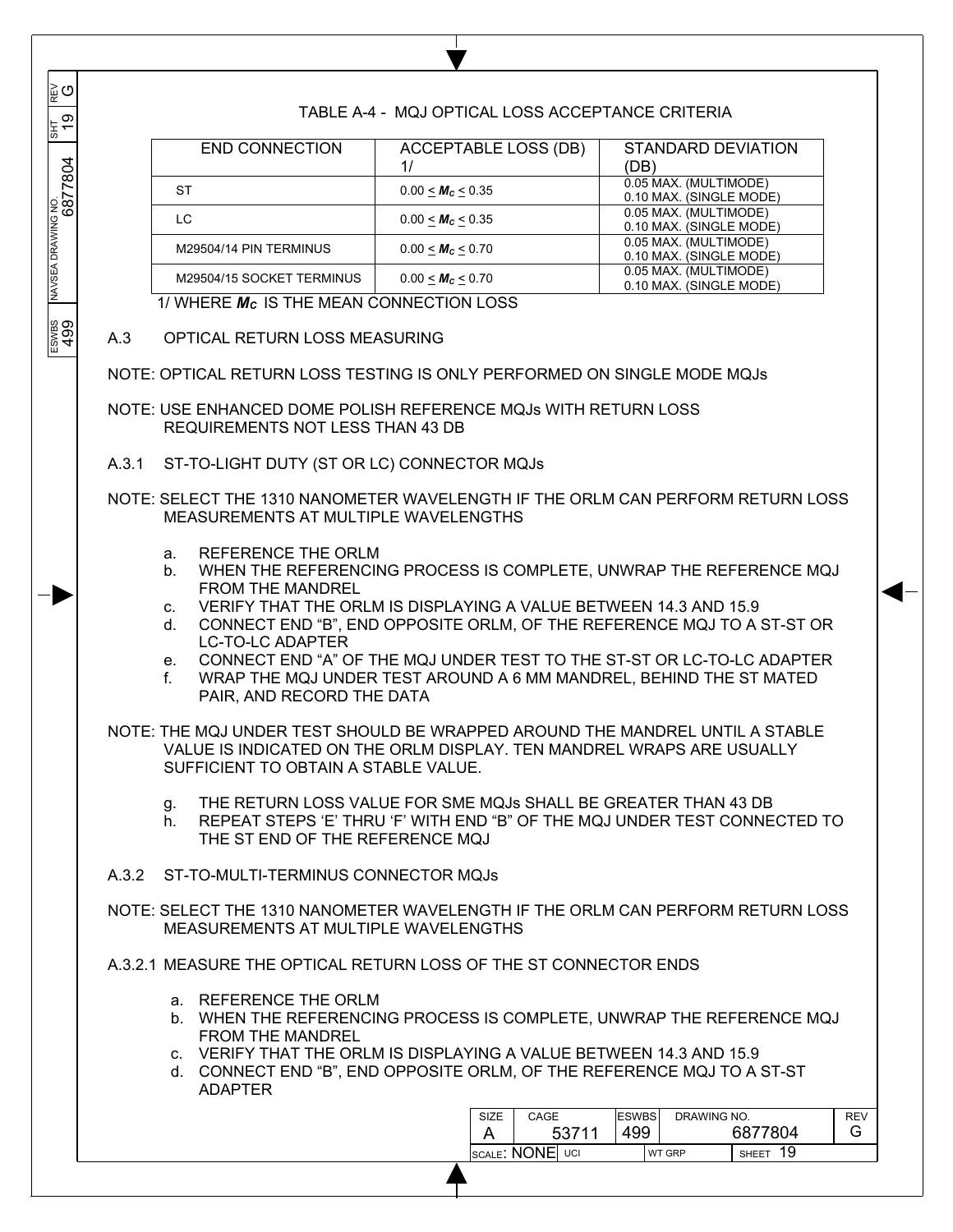